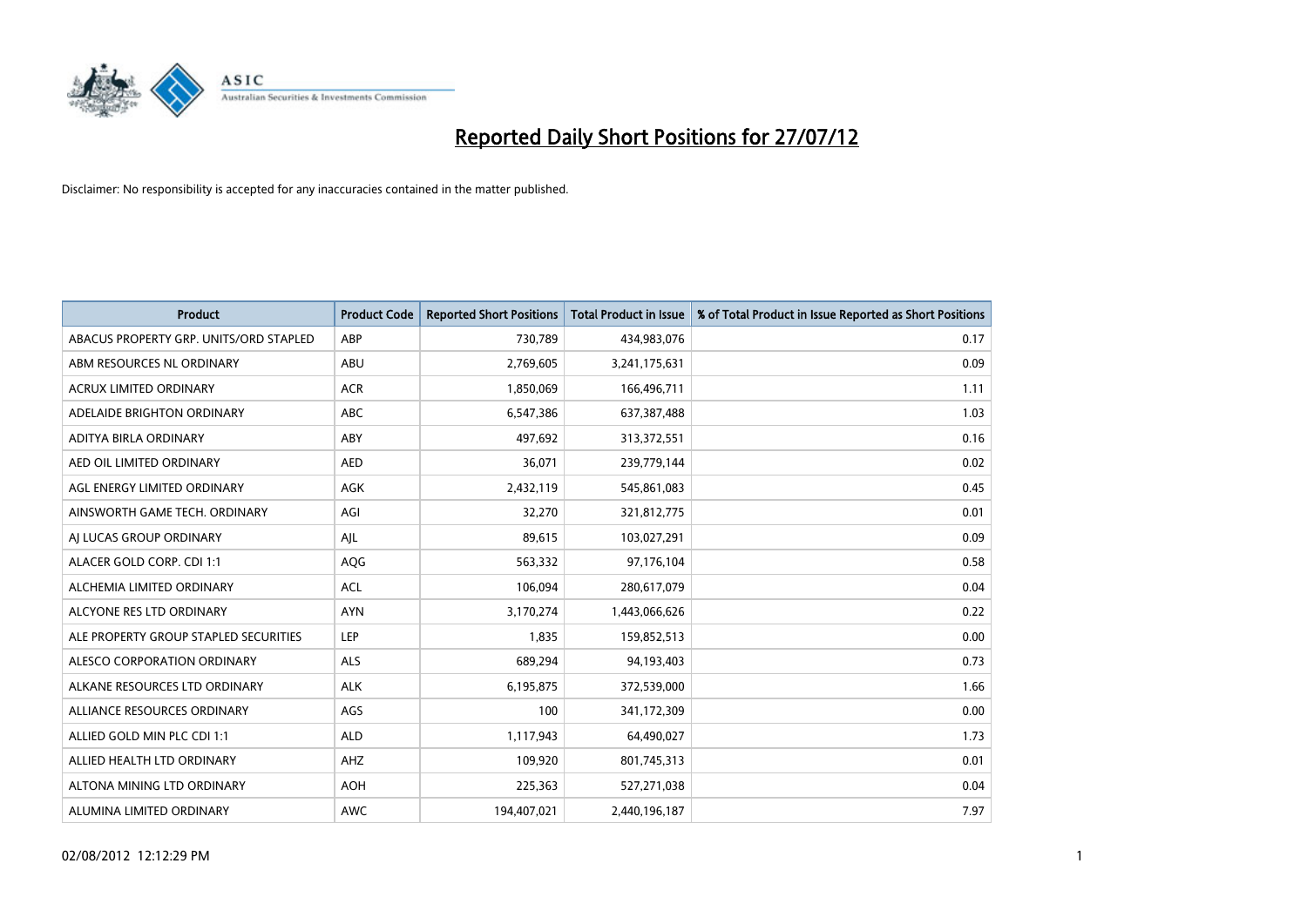

| <b>Product</b>                          | <b>Product Code</b> | <b>Reported Short Positions</b> | <b>Total Product in Issue</b> | % of Total Product in Issue Reported as Short Positions |
|-----------------------------------------|---------------------|---------------------------------|-------------------------------|---------------------------------------------------------|
| AMALGAMATED HOLDINGS ORDINARY           | <b>AHD</b>          | 1,342                           | 157,629,498                   | 0.00                                                    |
| AMCOM TELECOMM. ORDINARY                | <b>AMM</b>          | 914                             | 241,491,904                   | 0.00                                                    |
| AMCOR LIMITED ORDINARY                  | <b>AMC</b>          | 3,514,845                       | 1,206,684,923                 | 0.29                                                    |
| AMP LIMITED ORDINARY                    | AMP                 | 6,622,178                       | 2,894,931,180                 | 0.23                                                    |
| AMPELLA MINING ORDINARY                 | <b>AMX</b>          | 6,385,899                       | 246,800,493                   | 2.59                                                    |
| ANGLOGOLD ASHANTI CDI 5:1               | AGG                 |                                 | 89,207,765                    | 0.00                                                    |
| ANSELL LIMITED ORDINARY                 | <b>ANN</b>          | 4,107,136                       | 130,656,668                   | 3.14                                                    |
| ANTARES ENERGY LTD ORDINARY             | <b>AZZ</b>          | 463,786                         | 258,000,000                   | 0.18                                                    |
| ANTISENSE THERAPEUT. ORDINARY           | ANP                 | 100,000                         | 1,300,743,255                 | 0.01                                                    |
| ANZ BANKING GRP LTD ORDINARY            | <b>ANZ</b>          | 7,377,985                       | 2,715,721,290                 | 0.27                                                    |
| APA GROUP STAPLED SECURITIES            | <b>APA</b>          | 17,082,432                      | 644,485,583                   | 2.65                                                    |
| APN NEWS & MEDIA ORDINARY               | <b>APN</b>          | 20,029,210                      | 649,010,756                   | 3.09                                                    |
| AQUARIUS PLATINUM. ORDINARY             | <b>AOP</b>          | 17,965,476                      | 470,312,578                   | 3.82                                                    |
| AQUILA RESOURCES ORDINARY               | <b>AQA</b>          | 6,421,172                       | 411,804,442                   | 1.56                                                    |
| ARAFURA RESOURCE LTD ORDINARY           | ARU                 | 4,823,493                       | 396,004,144                   | 1.22                                                    |
| ARB CORPORATION ORDINARY                | <b>ARP</b>          | 39,329                          | 72,481,302                    | 0.05                                                    |
| ARDENT LEISURE GROUP STAPLED SECURITIES | AAD                 | 628,187                         | 334,209,401                   | 0.19                                                    |
| ARISTOCRAT LEISURE ORDINARY             | <b>ALL</b>          | 17,953,176                      | 550,502,889                   | 3.26                                                    |
| <b>ARRIUM LTD ORDINARY</b>              | ARI                 | 34, 348, 117                    | 1,345,665,626                 | 2.55                                                    |
| <b>ASCIANO LIMITED ORDINARY</b>         | <b>AIO</b>          | 5.399.696                       | 975,385,664                   | 0.55                                                    |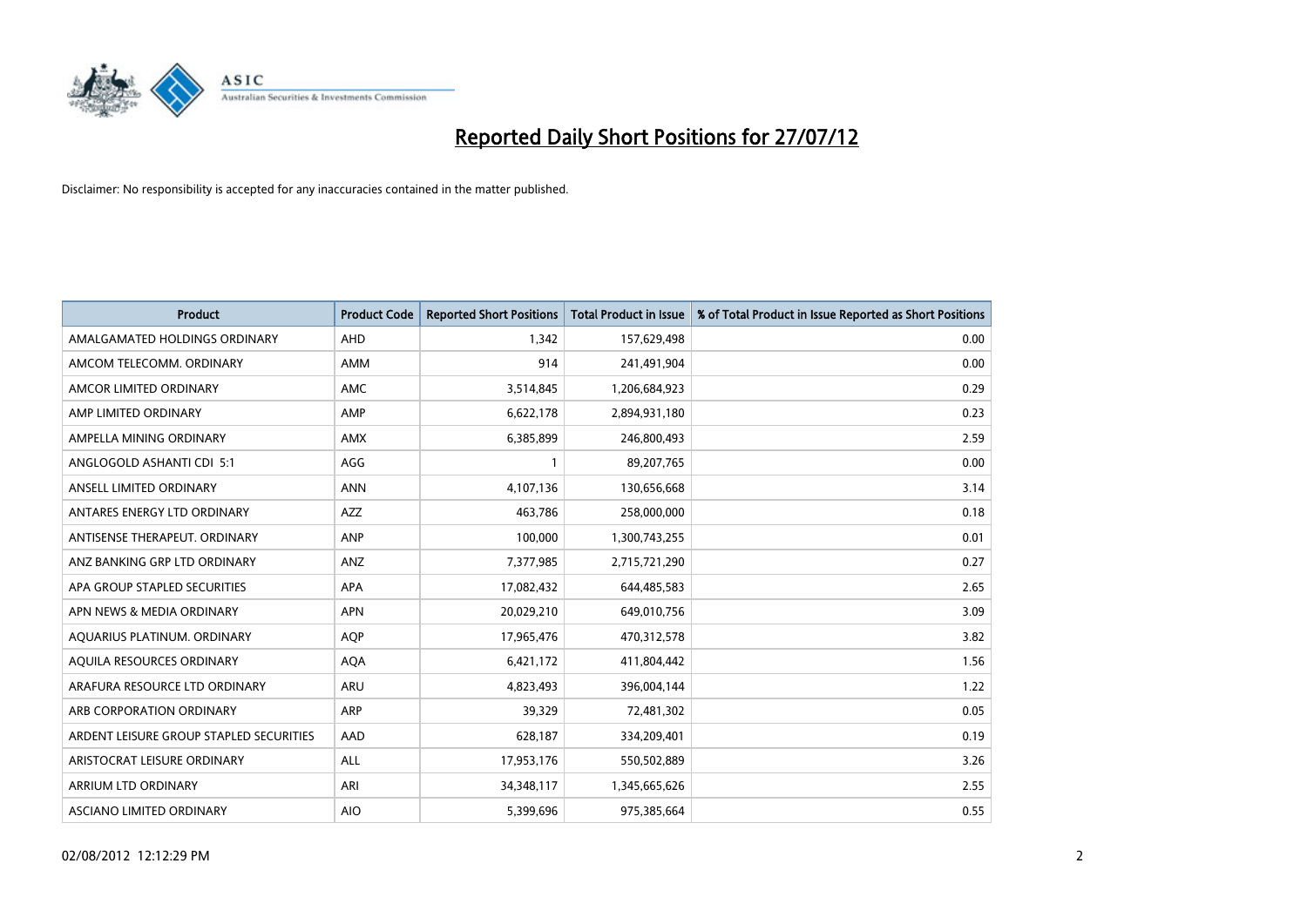

| <b>Product</b>                              | <b>Product Code</b> | <b>Reported Short Positions</b> | <b>Total Product in Issue</b> | % of Total Product in Issue Reported as Short Positions |
|---------------------------------------------|---------------------|---------------------------------|-------------------------------|---------------------------------------------------------|
| ASG GROUP LIMITED ORDINARY                  | <b>ASZ</b>          | 935,949                         | 172,152,079                   | 0.54                                                    |
| ASPEN GROUP ORD/UNITS STAPLED               | <b>APZ</b>          | 41,755                          | 600,507,326                   | 0.01                                                    |
| ASPIRE MINING LTD ORDINARY                  | <b>AKM</b>          | 269,379                         | 620,594,556                   | 0.04                                                    |
| ASTRO JAP PROP GROUP STAPLED SECURITIES     | AIA                 | 4,423                           | 58,445,002                    | 0.01                                                    |
| ASX LIMITED ORDINARY                        | <b>ASX</b>          | 4,121,803                       | 175,136,729                   | 2.35                                                    |
| ATLAS IRON LIMITED ORDINARY                 | <b>AGO</b>          | 10,536,361                      | 904,580,993                   | 1.16                                                    |
| <b>AURORA OIL &amp; GAS ORDINARY</b>        | <b>AUT</b>          | 8,532,592                       | 446,595,778                   | 1.91                                                    |
| AUSDRILL LIMITED ORDINARY                   | <b>ASL</b>          | 1,193,392                       | 304,397,289                   | 0.39                                                    |
| AUSENCO LIMITED ORDINARY                    | AAX                 | 414,225                         | 123,872,665                   | 0.33                                                    |
| <b>AUSTAL LIMITED ORDINARY</b>              | ASB                 | 192,096                         | 188,193,007                   | 0.10                                                    |
| AUSTIN ENGINEERING ORDINARY                 | ANG                 | 14,149                          | 72,314,403                    | 0.02                                                    |
| <b>AUSTRALAND PROPERTY STAPLED SECURITY</b> | <b>ALZ</b>          | 418,430                         | 576,846,597                   | 0.07                                                    |
| AUSTRALIAN AGRICULT. ORDINARY               | AAC                 | 449,237                         | 312,905,085                   | 0.14                                                    |
| AUSTRALIAN INFRASTR, UNITS/ORDINARY         | <b>AIX</b>          | 11,716,223                      | 620,733,944                   | 1.89                                                    |
| AUSTRALIAN PHARM, ORDINARY                  | API                 | 225,187                         | 488,115,883                   | 0.05                                                    |
| AUTOMOTIVE HOLDINGS ORDINARY                | AHE                 | 138                             | 260,579,682                   | 0.00                                                    |
| AVIENNINGS LIMITED ORDINARY                 | AVI                 | 549,150                         | 274,588,694                   | 0.20                                                    |
| AWE LIMITED ORDINARY                        | <b>AWE</b>          | 3,315,608                       | 521,871,941                   | 0.64                                                    |
| AZIMUTH RES LTD ORDINARY                    | <b>AZH</b>          | 1,624,548                       | 401,518,304                   | 0.40                                                    |
| AZUMAH RESOURCES ORDINARY                   | <b>AZM</b>          | 109,296                         | 333,714,096                   | 0.03                                                    |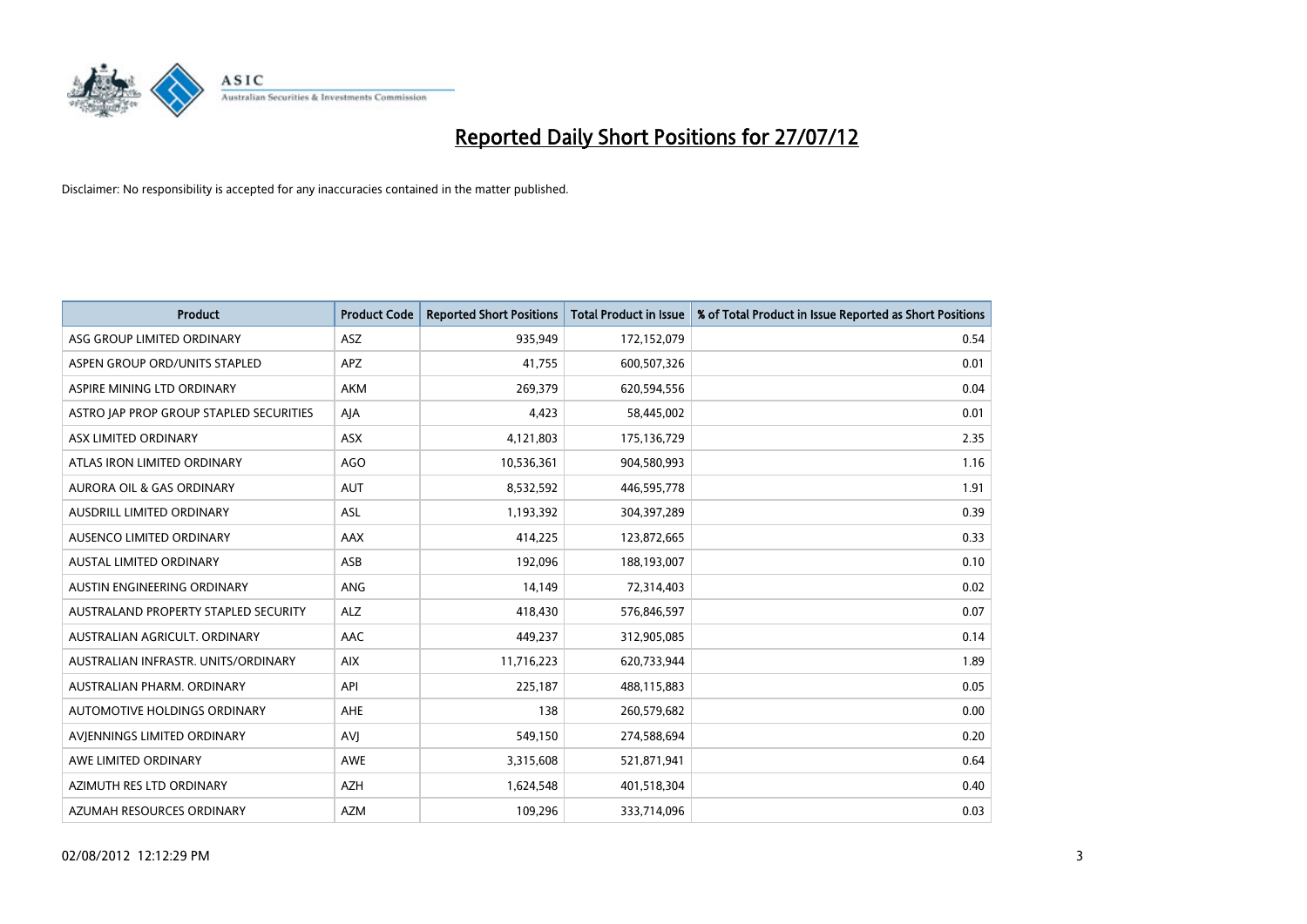

| <b>Product</b>                       | <b>Product Code</b> | <b>Reported Short Positions</b> | <b>Total Product in Issue</b> | % of Total Product in Issue Reported as Short Positions |
|--------------------------------------|---------------------|---------------------------------|-------------------------------|---------------------------------------------------------|
| <b>BANDANNA ENERGY ORDINARY</b>      | <b>BND</b>          | 4,394,001                       | 528,481,199                   | 0.83                                                    |
| BANK OF QUEENSLAND. ORDINARY         | <b>BOO</b>          | 11,646,250                      | 308,797,224                   | 3.77                                                    |
| <b>BASE RES LIMITED ORDINARY</b>     | <b>BSE</b>          | 716,572                         | 460,440,029                   | 0.16                                                    |
| <b>BATHURST RESOURCES ORDINARY</b>   | <b>BTU</b>          | 30,374,159                      | 696,747,997                   | 4.36                                                    |
| <b>BC IRON LIMITED ORDINARY</b>      | <b>BCI</b>          | 3,453                           | 103,861,000                   | 0.00                                                    |
| BEACH ENERGY LIMITED ORDINARY        | <b>BPT</b>          | 25,929,424                      | 1,255,464,157                 | 2.07                                                    |
| BEADELL RESOURCE LTD ORDINARY        | <b>BDR</b>          | 13,445,503                      | 719,704,752                   | 1.87                                                    |
| BENDIGO AND ADELAIDE ORDINARY        | <b>BEN</b>          | 8,801,261                       | 396,641,036                   | 2.22                                                    |
| BERKELEY RESOURCES ORDINARY          | <b>BKY</b>          | 363,451                         | 179,298,273                   | 0.20                                                    |
| BETASHARES ASX RES ETF UNITS         | <b>ORE</b>          | 64,332                          | 3,412,016                     | 1.89                                                    |
| BHP BILLITON LIMITED ORDINARY        | <b>BHP</b>          | 5,208,034                       | 3,211,691,105                 | 0.16                                                    |
| <b>BILLABONG ORDINARY</b>            | <b>BBG</b>          | 17,195,643                      | 478,944,292                   | 3.59                                                    |
| <b>BIOTA HOLDINGS ORDINARY</b>       | <b>BTA</b>          | 423,796                         | 182,350,316                   | 0.23                                                    |
| <b>BLACKTHORN RESOURCES ORDINARY</b> | <b>BTR</b>          | 610,096                         | 127,818,000                   | 0.48                                                    |
| <b>BLUESCOPE STEEL LTD ORDINARY</b>  | <b>BSL</b>          | 47,937,453                      | 3,349,185,247                 | 1.43                                                    |
| <b>BOART LONGYEAR ORDINARY</b>       | <b>BLY</b>          | 7,940,162                       | 461, 163, 412                 | 1.72                                                    |
| <b>BOOM LOGISTICS ORDINARY</b>       | <b>BOL</b>          | 626                             | 468,663,585                   | 0.00                                                    |
| BORAL LIMITED. ORDINARY              | <b>BLD</b>          | 47,155,331                      | 758,572,140                   | 6.22                                                    |
| <b>BRADKEN LIMITED ORDINARY</b>      | <b>BKN</b>          | 2,673,629                       | 168,629,376                   | 1.59                                                    |
| <b>BRAMBLES LIMITED ORDINARY</b>     | <b>BXB</b>          | 2.936.406                       | 1,555,151,188                 | 0.19                                                    |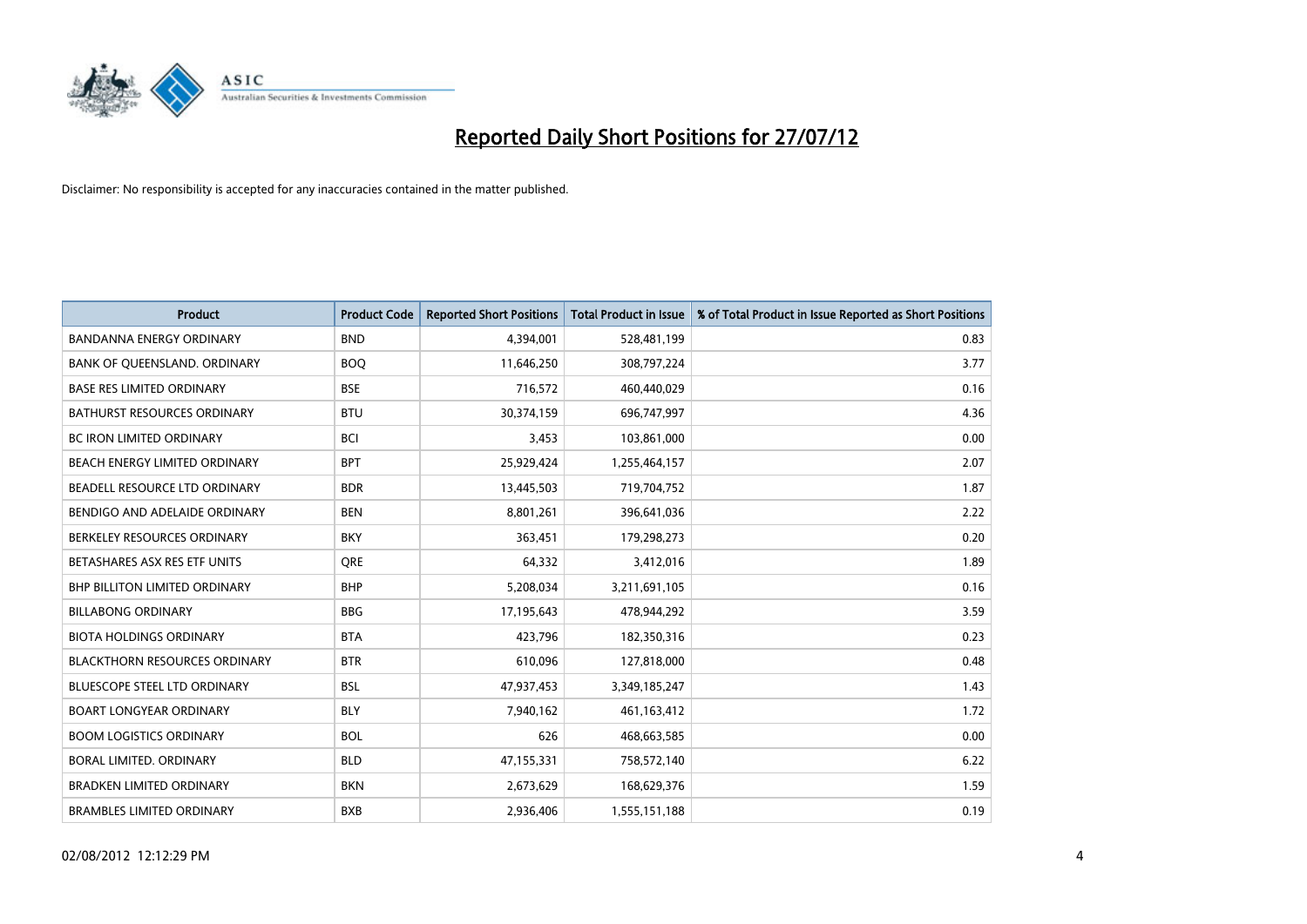

| <b>Product</b>                          | <b>Product Code</b> | <b>Reported Short Positions</b> | <b>Total Product in Issue</b> | % of Total Product in Issue Reported as Short Positions |
|-----------------------------------------|---------------------|---------------------------------|-------------------------------|---------------------------------------------------------|
| <b>BRICKWORKS LIMITED ORDINARY</b>      | <b>BKW</b>          | 11,374                          | 147,567,333                   | 0.01                                                    |
| BT INVESTMENT MNGMNT ORDINARY           | <b>BTT</b>          | 222,715                         | 267,906,977                   | 0.08                                                    |
| <b>BUCCANEER ENERGY LTD ORDINARY</b>    | <b>BCC</b>          | 3,168,718                       | 1,133,975,491                 | 0.28                                                    |
| <b>BURU ENERGY ORDINARY</b>             | <b>BRU</b>          | 10,532,121                      | 251,007,144                   | 4.20                                                    |
| <b>BWP TRUST ORDINARY UNITS</b>         | <b>BWP</b>          | 1,365,802                       | 525,255,093                   | 0.26                                                    |
| CABCHARGE AUSTRALIA ORDINARY            | CAB                 | 4,588,860                       | 120,430,683                   | 3.81                                                    |
| CALTEX AUSTRALIA ORDINARY               | <b>CTX</b>          | 5,108,052                       | 270,000,000                   | 1.89                                                    |
| CAMPBELL BROTHERS ORDINARY              | <b>CPB</b>          | 974,693                         | 68,104,044                    | 1.43                                                    |
| CAPE LAMBERT RES LTD ORDINARY           | <b>CFE</b>          | 381,592                         | 689,108,792                   | 0.06                                                    |
| CARABELLA RES LTD ORDINARY              | <b>CLR</b>          | 414,977                         | 133,642,797                   | 0.31                                                    |
| <b>CARBON ENERGY ORDINARY</b>           | <b>CNX</b>          | 48,071                          | 773,999,771                   | 0.01                                                    |
| <b>CARDNO LIMITED ORDINARY</b>          | <b>CDD</b>          | 621,951                         | 138,506,406                   | 0.45                                                    |
| CARNARVON PETROLEUM ORDINARY            | <b>CVN</b>          | 55,472                          | 694,644,634                   | 0.01                                                    |
| CARSALES.COM LTD ORDINARY               | <b>CRZ</b>          | 23,977,567                      | 233,689,223                   | 10.26                                                   |
| CENTRO RETAIL AUST ORD/UNIT STAPLED SEC | <b>CRF</b>          | 31,527,103                      | 1,340,723,189                 | 2.35                                                    |
| CERAMIC FUEL CELLS ORDINARY             | CFU                 | 5,464                           | 1,366,298,863                 | 0.00                                                    |
| CFS RETAIL TRUST GRP STAPLED SECURITIES | <b>CFX</b>          | 44,897,437                      | 2,828,961,617                 | 1.59                                                    |
| <b>CGA MINING LIMITED ORDINARY</b>      | CGX                 | 110,749                         | 337,775,726                   | 0.03                                                    |
| CHALLENGER DIV.PRO. STAPLED UNITS       | <b>CDI</b>          | 606,375                         | 858,653,199                   | 0.07                                                    |
| CHALLENGER INFRAST. STAPLED UNITS       | <b>CIF</b>          | 464,132                         | 316,223,785                   | 0.15                                                    |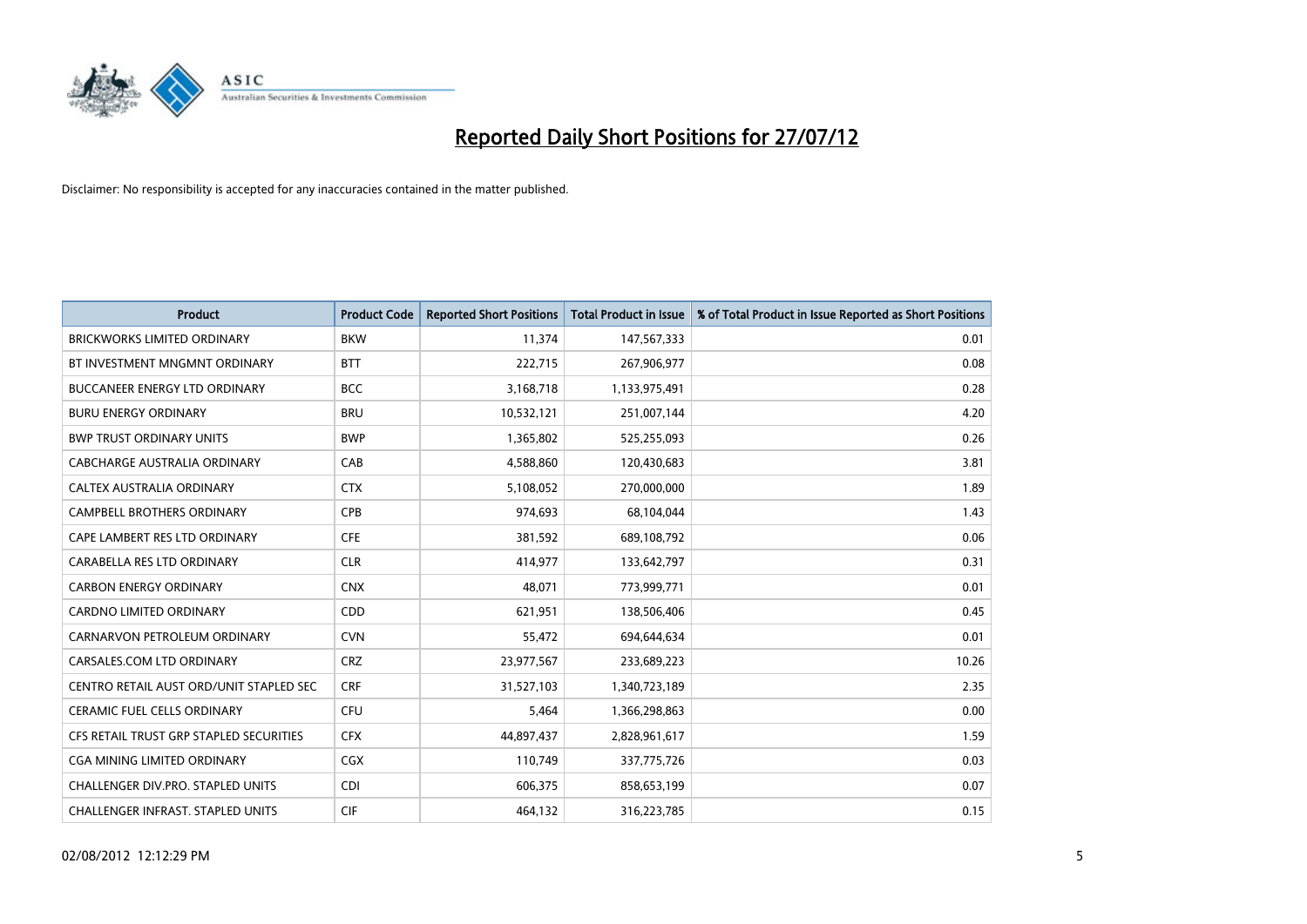

| <b>Product</b>                          | <b>Product Code</b> | <b>Reported Short Positions</b> | <b>Total Product in Issue</b> | % of Total Product in Issue Reported as Short Positions |
|-----------------------------------------|---------------------|---------------------------------|-------------------------------|---------------------------------------------------------|
| <b>CHALLENGER LIMITED ORDINARY</b>      | <b>CGF</b>          | 11,869,118                      | 544,652,710                   | 2.18                                                    |
| CHARTER HALL GROUP STAPLED US PROHIBIT. | <b>CHC</b>          | 314,196                         | 298,839,688                   | 0.11                                                    |
| <b>CHARTER HALL RETAIL UNITS</b>        | <b>COR</b>          | 746,652                         | 299,628,571                   | 0.25                                                    |
| <b>CHORUS LIMITED ORDINARY</b>          | <b>CNU</b>          | 1,015,600                       | 385,082,123                   | 0.26                                                    |
| CITIGOLD CORP LTD ORDINARY              | <b>CTO</b>          | 1,355,317                       | 1,238,622,051                 | 0.11                                                    |
| <b>CLOUGH LIMITED ORDINARY</b>          | <b>CLO</b>          | 121,319                         | 773,787,656                   | 0.02                                                    |
| <b>CNPR GRP UNITS/ORD STAPLED</b>       | <b>CNP</b>          | 2,537                           | 972,414,514                   | 0.00                                                    |
| COAL OF AFRICA LTD ORDINARY             | <b>CZA</b>          | 382,206                         | 685,472,236                   | 0.06                                                    |
| COALSPUR MINES LTD ORDINARY             | <b>CPL</b>          | 12,040,789                      | 620,729,899                   | 1.94                                                    |
| <b>COBAR CONSOLIDATED ORDINARY</b>      | CCU                 | 261,733                         | 210,101,187                   | 0.12                                                    |
| COCA-COLA AMATIL ORDINARY               | <b>CCL</b>          | 6,632,636                       | 761,319,007                   | 0.87                                                    |
| COCHLEAR LIMITED ORDINARY               | <b>COH</b>          | 5,046,435                       | 56,929,432                    | 8.86                                                    |
| <b>COCKATOO COAL ORDINARY</b>           | <b>COK</b>          | 16,251,103                      | 1,016,746,908                 | 1.60                                                    |
| <b>COFFEY INTERNATIONAL ORDINARY</b>    | <b>COF</b>          | 177,107                         | 255,833,165                   | 0.07                                                    |
| <b>COKAL LTD ORDINARY</b>               | <b>CKA</b>          | 65,563                          | 411,046,892                   | 0.02                                                    |
| <b>COLLINS FOODS LTD ORDINARY</b>       | <b>CKF</b>          | 23,670                          | 93,000,003                    | 0.03                                                    |
| COMMONWEALTH BANK, ORDINARY             | <b>CBA</b>          | 35,581,600                      | 1,592,154,780                 | 2.23                                                    |
| COMMONWEALTH PROP ORDINARY UNITS        | <b>CPA</b>          | 27,395,527                      | 2,347,003,413                 | 1.17                                                    |
| <b>COMPASS RESOURCES ORDINARY</b>       | <b>CMR</b>          | 7,472                           | 1,403,744,100                 | 0.00                                                    |
| COMPUTERSHARE LTD ORDINARY              | <b>CPU</b>          | 3,781,246                       | 555,664,059                   | 0.68                                                    |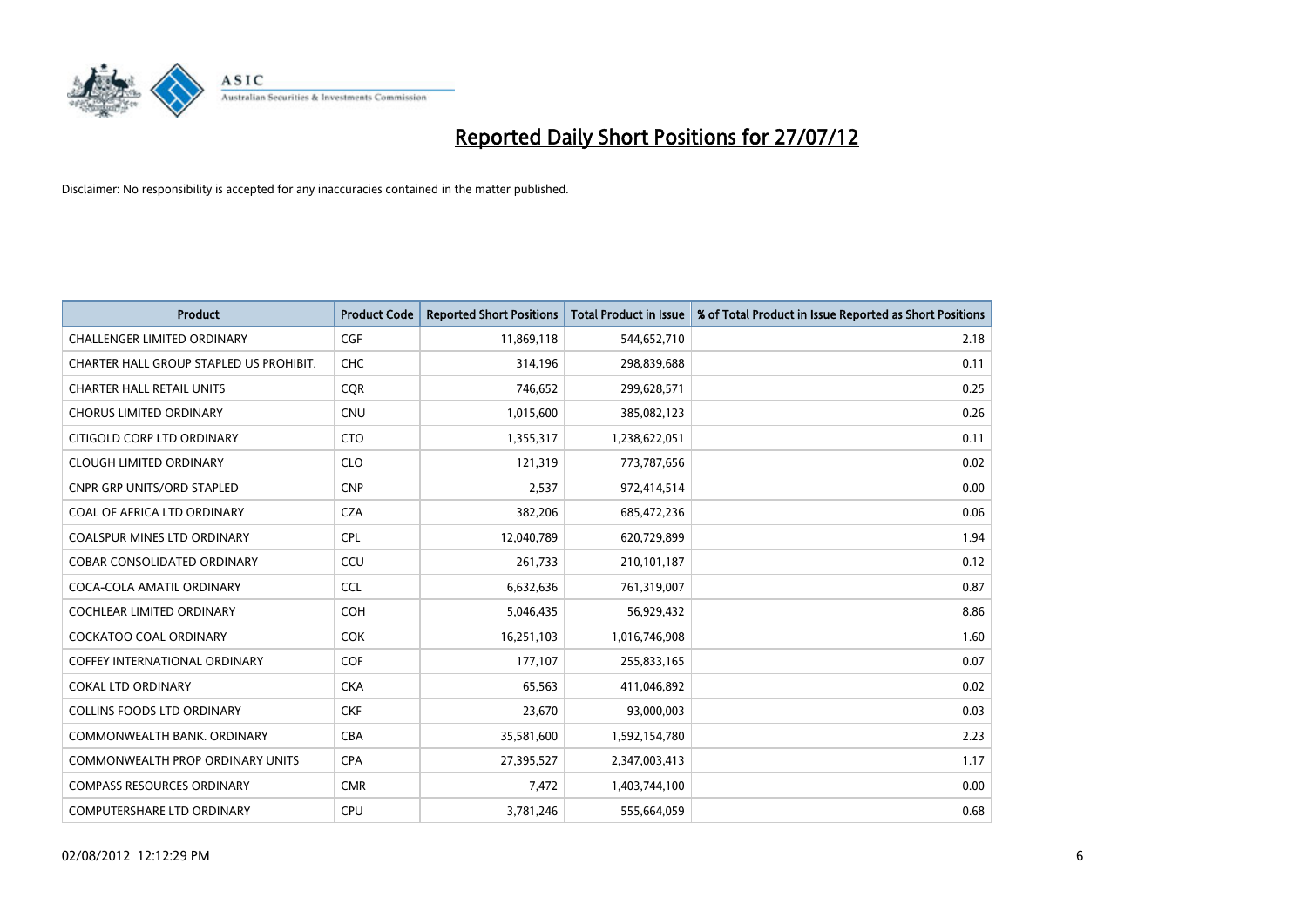

| <b>Product</b>                          | <b>Product Code</b> | <b>Reported Short Positions</b> | <b>Total Product in Issue</b> | % of Total Product in Issue Reported as Short Positions |
|-----------------------------------------|---------------------|---------------------------------|-------------------------------|---------------------------------------------------------|
| CONSOLIDATED MEDIA, ORDINARY            | <b>CMI</b>          | 1,147,360                       | 561,834,996                   | 0.20                                                    |
| CONTINENTAL COAL LTD ORDINARY           | CCC                 | 983                             | 439,855,399                   | 0.00                                                    |
| <b>COOPER ENERGY LTD ORDINARY</b>       | <b>COE</b>          | 32,357                          | 327,329,050                   | 0.01                                                    |
| CREDIT CORP GROUP ORDINARY              | <b>CCP</b>          | 34,360                          | 45,571,114                    | 0.08                                                    |
| <b>CROMWELL PROP STAPLED SECURITIES</b> | <b>CMW</b>          | 4,029                           | 1,169,688,943                 | 0.00                                                    |
| <b>CROWN LIMITED ORDINARY</b>           | <b>CWN</b>          | 3,487,842                       | 728,394,185                   | 0.48                                                    |
| <b>CSG LIMITED ORDINARY</b>             | CSV                 | 708.558                         | 282,567,499                   | 0.25                                                    |
| <b>CSL LIMITED ORDINARY</b>             | <b>CSL</b>          | 3,647,675                       | 506,612,513                   | 0.72                                                    |
| <b>CSR LIMITED ORDINARY</b>             | <b>CSR</b>          | 48,255,128                      | 506,000,315                   | 9.54                                                    |
| <b>CUDECO LIMITED ORDINARY</b>          | CDU                 | 5,369,598                       | 189, 185, 878                 | 2.84                                                    |
| DART ENERGY LTD ORDINARY                | <b>DTE</b>          | 17,263,984                      | 769,240,406                   | 2.24                                                    |
| DAVID JONES LIMITED ORDINARY            | <b>DJS</b>          | 45,952,111                      | 528,655,600                   | 8.69                                                    |
| <b>DECMIL GROUP LIMITED ORDINARY</b>    | <b>DCG</b>          | 316,630                         | 167, 117, 757                 | 0.19                                                    |
| DEEP YELLOW LIMITED ORDINARY            | <b>DYL</b>          | 565,000                         | 1,129,577,503                 | 0.05                                                    |
| DEXUS PROPERTY GROUP STAPLED UNITS      | <b>DXS</b>          | 15,319,261                      | 4,839,024,176                 | 0.32                                                    |
| DISCOVERY METALS LTD ORDINARY           | <b>DML</b>          | 23,814,909                      | 442,128,231                   | 5.39                                                    |
| DOMINO PIZZA ENTERPR ORDINARY           | <b>DMP</b>          | 270,858                         | 69,899,674                    | 0.39                                                    |
| DORAY MINERALS LTD ORDINARY             | <b>DRM</b>          | 8,282                           | 81,626,525                    | 0.01                                                    |
| DOWNER EDI LIMITED ORDINARY             | <b>DOW</b>          | 8,693,572                       | 429,100,296                   | 2.03                                                    |
| DRILLSEARCH ENERGY ORDINARY             | <b>DLS</b>          | 9,635,507                       | 337,449,196                   | 2.86                                                    |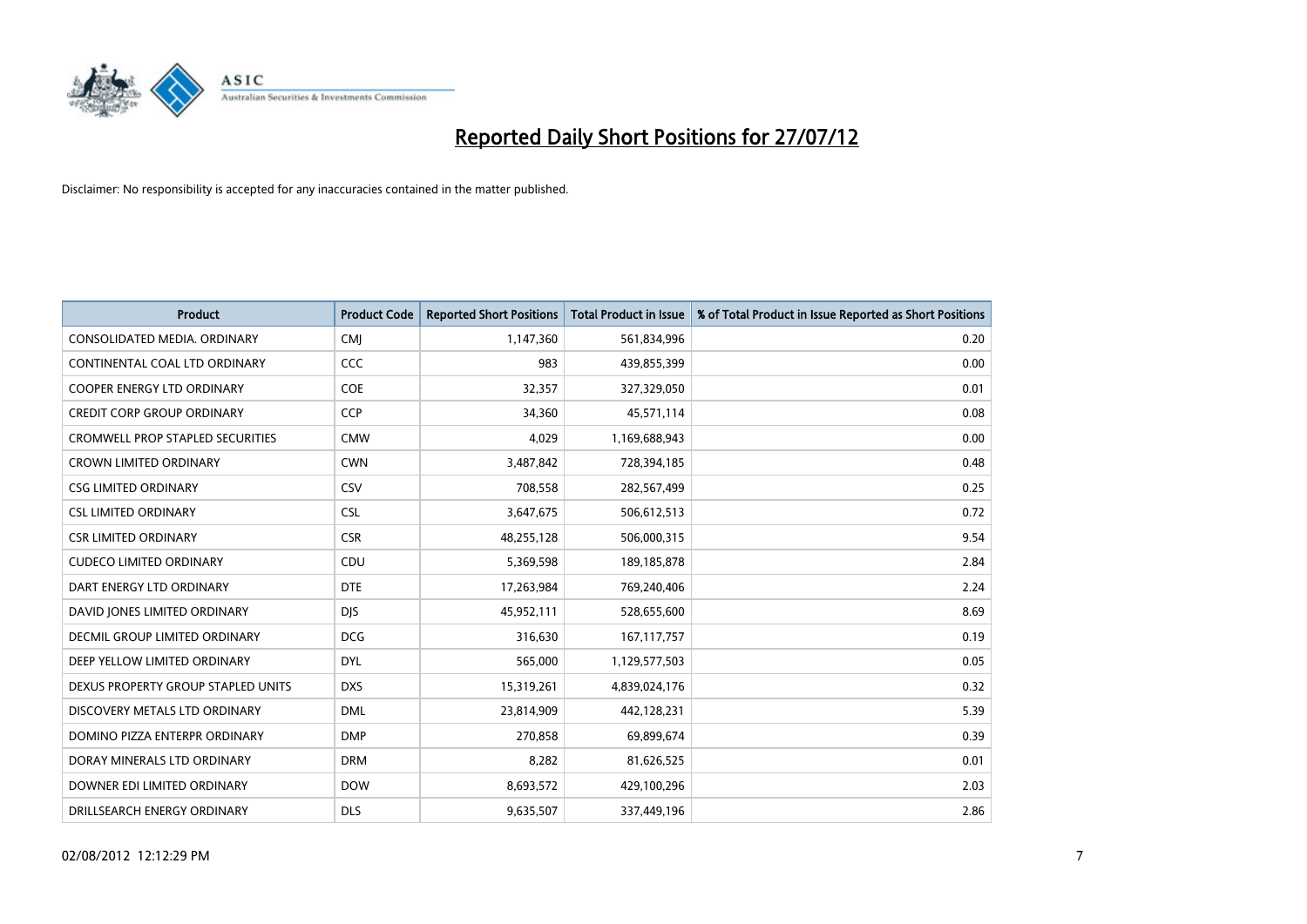

| <b>Product</b>                        | <b>Product Code</b> | <b>Reported Short Positions</b> | <b>Total Product in Issue</b> | % of Total Product in Issue Reported as Short Positions |
|---------------------------------------|---------------------|---------------------------------|-------------------------------|---------------------------------------------------------|
| DUET GROUP STAPLED US PROHIBIT.       | <b>DUE</b>          | 4,564,714                       | 1,109,831,386                 | 0.41                                                    |
| DULUXGROUP LIMITED ORDINARY           | <b>DLX</b>          | 10,268,262                      | 368,984,902                   | 2.78                                                    |
| <b>DWS LTD ORDINARY</b>               | <b>DWS</b>          | 4.050                           | 132,362,763                   | 0.00                                                    |
| ECHO ENTERTAINMENT ORDINARY           | <b>EGP</b>          | 21,851,868                      | 825,672,730                   | 2.65                                                    |
| <b>ELDERS LIMITED ORDINARY</b>        | <b>ELD</b>          | 17,641,684                      | 448,598,480                   | 3.93                                                    |
| ELDORADO GOLD CORP CDI 1:1            | EAU                 | 18,845                          | 4,815,508                     | 0.39                                                    |
| ELEMENTAL MINERALS ORDINARY           | <b>ELM</b>          | 347,315                         | 243,614,280                   | 0.14                                                    |
| ELEMENTOS LIMITED ORDINARY            | <b>ELT</b>          | 16                              | 82,383,526                    | 0.00                                                    |
| <b>EMECO HOLDINGS ORDINARY</b>        | <b>EHL</b>          | 7,397,684                       | 631,237,586                   | 1.17                                                    |
| <b>ENDEAVOUR MIN CORP CDI 1:1</b>     | <b>EVR</b>          | 1,309                           | 117,438,458                   | 0.00                                                    |
| ENERGY RESOURCES ORDINARY 'A'         | <b>ERA</b>          | 9,531,557                       | 517,725,062                   | 1.84                                                    |
| <b>ENERGY WORLD CORPOR, ORDINARY</b>  | <b>EWC</b>          | 19,063,345                      | 1,734,166,672                 | 1.10                                                    |
| <b>ENVESTRA LIMITED ORDINARY</b>      | <b>ENV</b>          | 16,087,648                      | 1,572,392,111                 | 1.02                                                    |
| EQUATORIAL RES LTD ORDINARY           | EQX                 | 102,276                         | 117,235,353                   | 0.09                                                    |
| EUREKA ENERGY LTD ORDINARY            | <b>EKA</b>          | 386,000                         | 237,764,050                   | 0.16                                                    |
| EVOLUTION MINING LTD ORDINARY         | <b>EVN</b>          | 2,004,404                       | 707,105,713                   | 0.28                                                    |
| <b>EXCO RESOURCES LTD ORDINARY</b>    | EXS                 | 60                              | 356,044,187                   | 0.00                                                    |
| FAIRFAX MEDIA LTD ORDINARY            | <b>FXJ</b>          | 298,654,612                     | 2,351,955,725                 | 12.70                                                   |
| <b>FAR LTD ORDINARY</b>               | <b>FAR</b>          | 21,423,692                      | 2,499,846,742                 | 0.86                                                    |
| FKP PROPERTY GROUP STAPLED SECURITIES | <b>FKP</b>          | 39.408.806                      | 1,212,083,417                 | 3.25                                                    |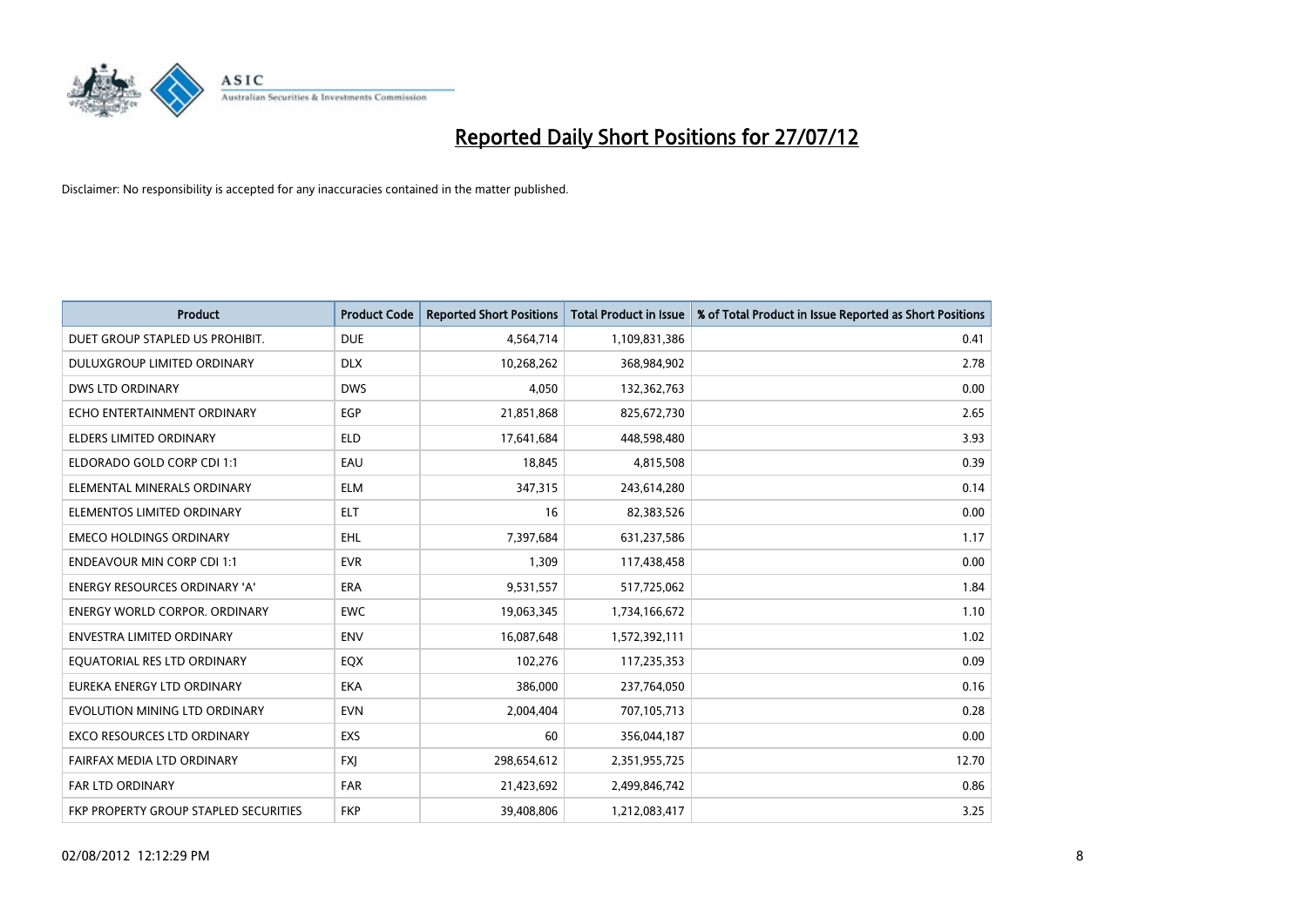

| <b>Product</b>                            | <b>Product Code</b> | <b>Reported Short Positions</b> | <b>Total Product in Issue</b> | % of Total Product in Issue Reported as Short Positions |
|-------------------------------------------|---------------------|---------------------------------|-------------------------------|---------------------------------------------------------|
| FLEETWOOD CORP ORDINARY                   | <b>FWD</b>          | 222,134                         | 59,217,993                    | 0.38                                                    |
| <b>FLETCHER BUILDING ORDINARY</b>         | <b>FBU</b>          | 10,397,006                      | 682,866,936                   | 1.52                                                    |
| <b>FLEXIGROUP LIMITED ORDINARY</b>        | <b>FXL</b>          | 385,625                         | 282,113,791                   | 0.14                                                    |
| <b>FLIGHT CENTRE ORDINARY</b>             | <b>FLT</b>          | 11,569,318                      | 100,047,288                   | 11.56                                                   |
| FLINDERS MINES LTD ORDINARY               | <b>FMS</b>          | 1,905,441                       | 1,821,300,404                 | 0.10                                                    |
| <b>FORGE GROUP LIMITED ORDINARY</b>       | FGE                 | 361,694                         | 86,169,014                    | 0.42                                                    |
| FORTESCUE METALS GRP ORDINARY             | <b>FMG</b>          | 172,444,774                     | 3,113,798,659                 | 5.54                                                    |
| FRR CORPORATION LTD ORDINARY              | <b>FRR</b>          | 39,333                          | 328,689,375                   | 0.01                                                    |
| <b>G.U.D. HOLDINGS ORDINARY</b>           | GUD                 | 1,078,529                       | 70,803,455                    | 1.52                                                    |
| <b>GALAXY RESOURCES ORDINARY</b>          | <b>GXY</b>          | 5,816,126                       | 506,359,381                   | 1.15                                                    |
| <b>GENETIC TECHNOLOGIES ORDINARY</b>      | <b>GTG</b>          | 428,400                         | 464,771,819                   | 0.09                                                    |
| <b>GEODYNAMICS LIMITED ORDINARY</b>       | GDY                 | 850                             | 406,452,608                   | 0.00                                                    |
| <b>GINDALBIE METALS LTD ORDINARY</b>      | <b>GBG</b>          | 53,075,964                      | 1,247,487,454                 | 4.25                                                    |
| <b>GOODMAN FIELDER, ORDINARY</b>          | <b>GFF</b>          | 37,576,609                      | 1,955,559,207                 | 1.92                                                    |
| <b>GOODMAN GROUP STAPLED US PROHIBIT.</b> | <b>GMG</b>          | 11,496,893                      | 1,605,107,475                 | 0.72                                                    |
| <b>GPT GROUP STAPLED SEC.</b>             | <b>GPT</b>          | 5,425,000                       | 1,766,785,075                 | 0.31                                                    |
| <b>GRAINCORP LIMITED A CLASS ORDINARY</b> | <b>GNC</b>          | 1,024,117                       | 198,318,900                   | 0.52                                                    |
| <b>GRANGE RESOURCES. ORDINARY</b>         | <b>GRR</b>          | 2,421,972                       | 1,155,487,102                 | 0.21                                                    |
| <b>GREENLAND MIN EN LTD ORDINARY</b>      | GGG                 | 3,644,328                       | 416,390,488                   | 0.88                                                    |
| <b>GRYPHON MINERALS LTD ORDINARY</b>      | GRY                 | 17,906,222                      | 348,264,983                   | 5.14                                                    |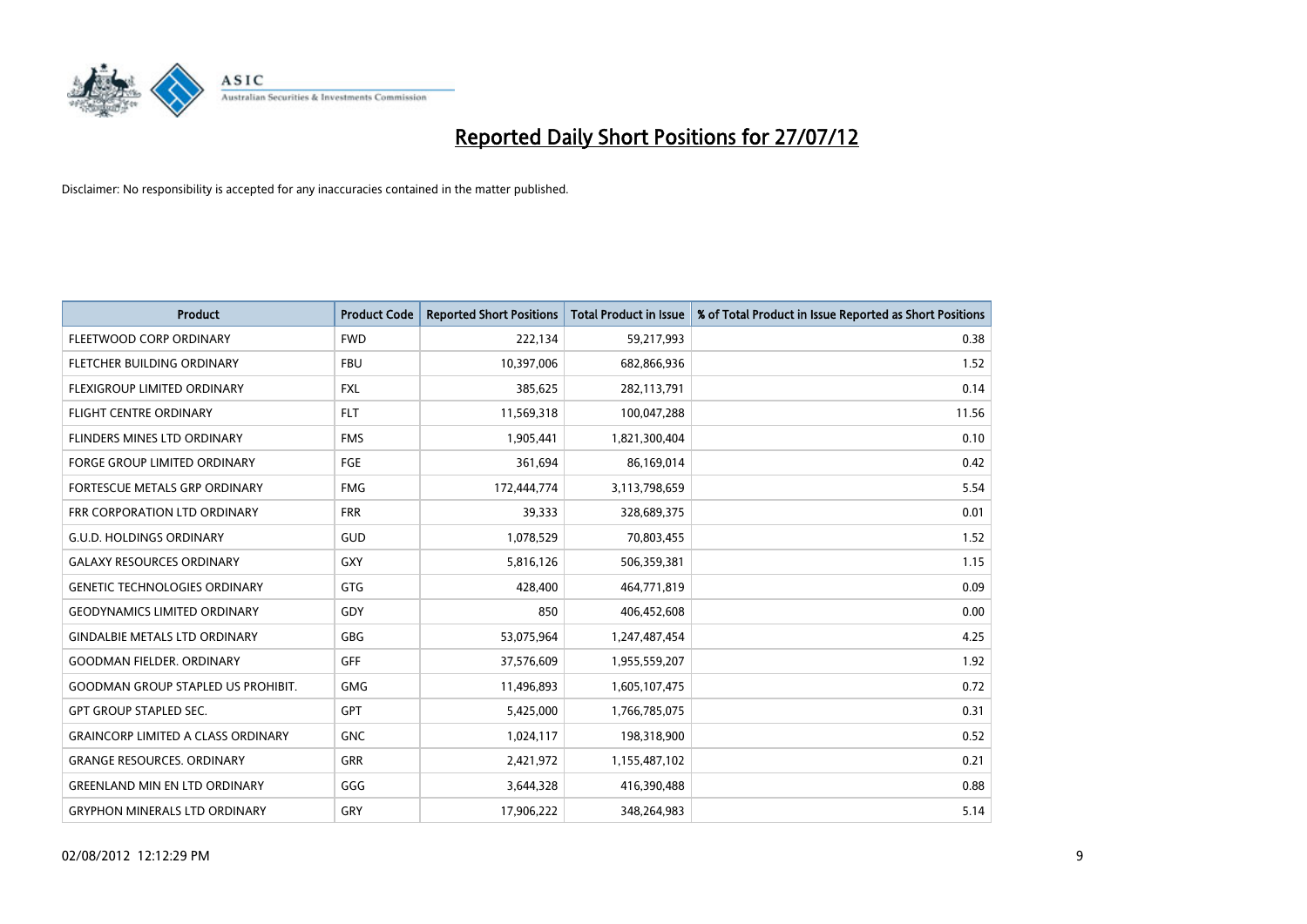

| <b>Product</b>                        | <b>Product Code</b> | <b>Reported Short Positions</b> | <b>Total Product in Issue</b> | % of Total Product in Issue Reported as Short Positions |
|---------------------------------------|---------------------|---------------------------------|-------------------------------|---------------------------------------------------------|
| <b>GUILDFORD COAL LTD ORDINARY</b>    | <b>GUF</b>          | 2,034,803                       | 476,867,530                   | 0.43                                                    |
| <b>GUIARAT NRE COAL LTD ORDINARY</b>  | <b>GNM</b>          | 663,500                         | 1,093,137,858                 | 0.06                                                    |
| <b>GUNNS LIMITED ORDINARY</b>         | <b>GNS</b>          | 55,081,063                      | 848,401,559                   | 6.49                                                    |
| <b>GWA GROUP LTD ORDINARY</b>         | <b>GWA</b>          | 16,717,141                      | 302,005,514                   | 5.54                                                    |
| <b>HARVEY NORMAN ORDINARY</b>         | <b>HVN</b>          | 103,916,707                     | 1,062,316,784                 | 9.78                                                    |
| HASTIE GROUP LIMITED ORDINARY         | <b>HST</b>          | 210,891                         | 137,353,504                   | 0.15                                                    |
| HASTINGS DIVERSIFIED STAPLED SECURITY | <b>HDF</b>          | 900,780                         | 530,001,072                   | 0.17                                                    |
| <b>HENDERSON GROUP CDI 1:1</b>        | <b>HGG</b>          | 6,111,184                       | 707,807,610                   | 0.86                                                    |
| HFA HOLDINGS LIMITED ORDINARY         | <b>HFA</b>          | 3,809                           | 117,332,831                   | 0.00                                                    |
| HILLGROVE RES LTD ORDINARY            | <b>HGO</b>          | 6,915,735                       | 912,901,046                   | 0.76                                                    |
| HILLS HOLDINGS LTD ORDINARY           | <b>HIL</b>          | 2,968,619                       | 246,500,444                   | 1.20                                                    |
| HORIZON OIL LIMITED ORDINARY          | <b>HZN</b>          | 26,673,605                      | 1,130,811,515                 | 2.36                                                    |
| <b>ICON ENERGY LIMITED ORDINARY</b>   | <b>ICN</b>          | 72                              | 469,301,394                   | 0.00                                                    |
| <b>IINET LIMITED ORDINARY</b>         | <b>IIN</b>          | 54,643                          | 160,968,847                   | 0.03                                                    |
| ILUKA RESOURCES ORDINARY              | ILU                 | 34,864,183                      | 418,700,517                   | 8.33                                                    |
| <b>IMDEX LIMITED ORDINARY</b>         | <b>IMD</b>          | 624.615                         | 208,235,426                   | 0.30                                                    |
| IMF (AUSTRALIA) LTD ORDINARY          | <b>IMF</b>          | 5,206                           | 123,828,193                   | 0.00                                                    |
| <b>INCITEC PIVOT ORDINARY</b>         | IPL                 | 2,840,963                       | 1,628,730,107                 | 0.17                                                    |
| <b>INDEPENDENCE GROUP ORDINARY</b>    | <b>IGO</b>          | 11,908,203                      | 232,882,535                   | 5.11                                                    |
| INDOPHIL RESOURCES ORDINARY           | <b>IRN</b>          | 833,387                         | 1,203,146,194                 | 0.07                                                    |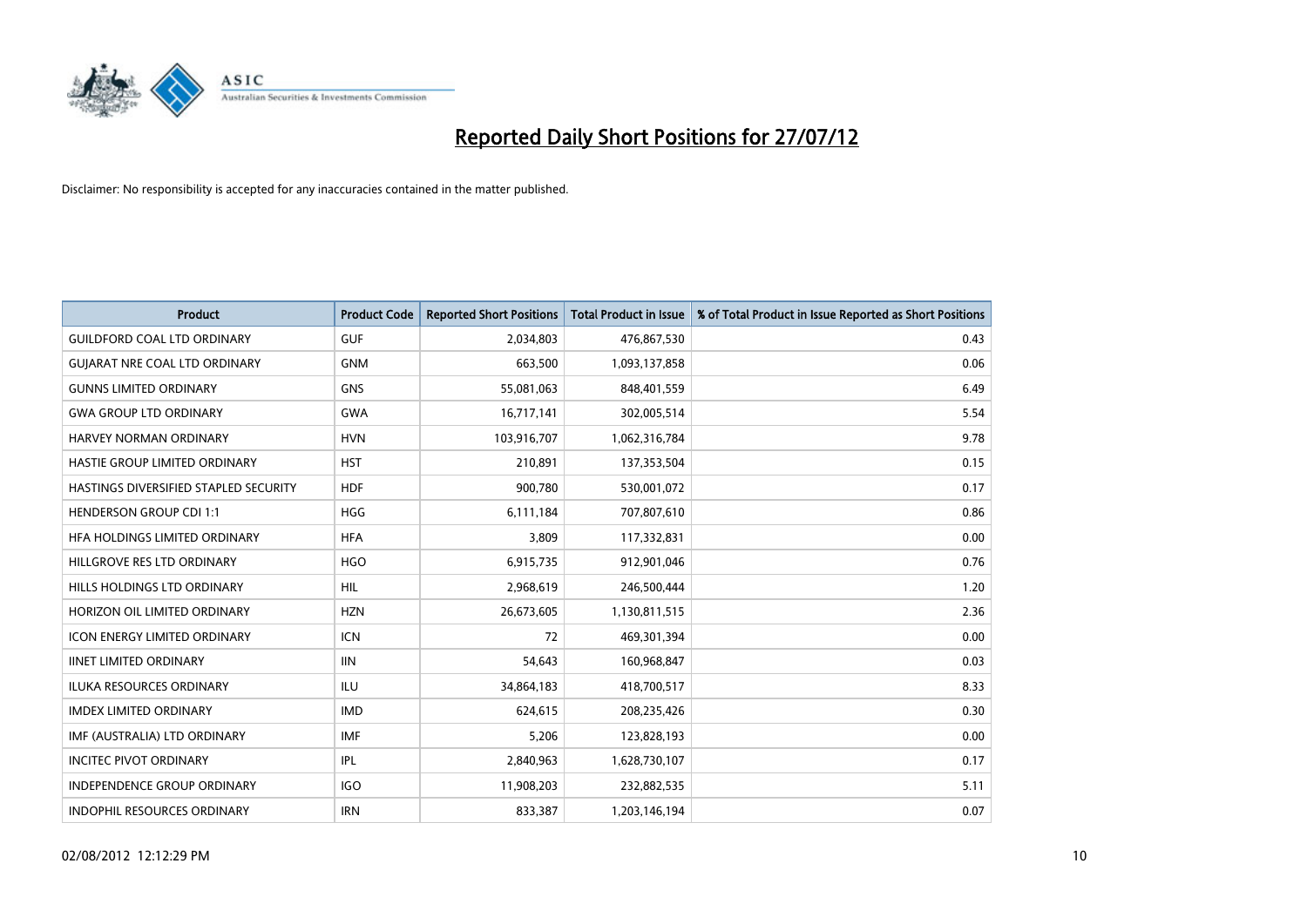

| <b>Product</b>                                  | <b>Product Code</b> | <b>Reported Short Positions</b> | <b>Total Product in Issue</b> | % of Total Product in Issue Reported as Short Positions |
|-------------------------------------------------|---------------------|---------------------------------|-------------------------------|---------------------------------------------------------|
| <b>INDUSTREA LIMITED ORDINARY</b>               | <b>IDL</b>          | 577,772                         | 370,268,218                   | 0.16                                                    |
| INFIGEN ENERGY STAPLED SECURITIES               | <b>IFN</b>          | 4,920,143                       | 762,265,972                   | 0.65                                                    |
| <b>INSURANCE AUSTRALIA ORDINARY</b>             | IAG                 | 6,175,881                       | 2,079,034,021                 | 0.30                                                    |
| INTEGRA MINING LTD. ORDINARY                    | <b>IGR</b>          | 7,425,018                       | 934,440,899                   | 0.79                                                    |
| <b>INTREPID MINES ORDINARY</b>                  | <b>IAU</b>          | 11,744,710                      | 525,920,331                   | 2.23                                                    |
| <b>INVESTA OFFICE FUND STAPLED SECURITIES</b>   | <b>IOF</b>          | 3,165,819                       | 614,047,458                   | 0.52                                                    |
| <b>INVOCARE LIMITED ORDINARY</b>                | <b>IVC</b>          | 3,771,522                       | 110,030,298                   | 3.43                                                    |
| ION LIMITED ORDINARY                            | <b>ION</b>          | 164,453                         | 256,365,105                   | 0.06                                                    |
| <b>IOOF HOLDINGS LTD ORDINARY</b>               | <b>IFL</b>          | 1,578,987                       | 229,794,395                   | 0.69                                                    |
| <b>IPROPERTY GROUP LTD ORDINARY</b>             | <b>IPP</b>          | 400.000                         | 179,879,862                   | 0.22                                                    |
| <b>IRESS LIMITED ORDINARY</b>                   | <b>IRE</b>          | 3,688,843                       | 128,428,871                   | 2.87                                                    |
| <b>IRON ORE HOLDINGS ORDINARY</b>               | <b>IOH</b>          | 57,189                          | 161,330,094                   | 0.04                                                    |
| ISHARES MSCI AUS 200 ISHARES MSCI AUS 200       | <b>IOZ</b>          | 61,652                          | 5,253,191                     | 1.17                                                    |
| <b>ISHARES MSCI TAIWAN CDI 1:1</b>              | <b>ITW</b>          | 67,348                          | 184,400,000                   | 0.04                                                    |
| ISHARES S&P HIGH DIV ISHARES S&P HIGH DIV       | <b>IHD</b>          | 6,745                           | 4,303,291                     | 0.16                                                    |
| IVANHOE AUSTRALIA ORDINARY                      | <b>IVA</b>          | 4,138,283                       | 554,180,495                   | 0.75                                                    |
| <b>JAMES HARDIE INDUST CHESS DEPOSITARY INT</b> | <b>IHX</b>          | 10,676,395                      | 437,938,350                   | 2.44                                                    |
| <b>JB HI-FI LIMITED ORDINARY</b>                | <b>IBH</b>          | 20,717,685                      | 98,850,643                    | 20.96                                                   |
| <b>IUPITER MINES ORDINARY</b>                   | <b>IMS</b>          | 158                             | 1,806,834,044                 | 0.00                                                    |
| <b>KAGARA LTD ORDINARY</b>                      | KZL                 | 3,516,325                       | 798,953,117                   | 0.44                                                    |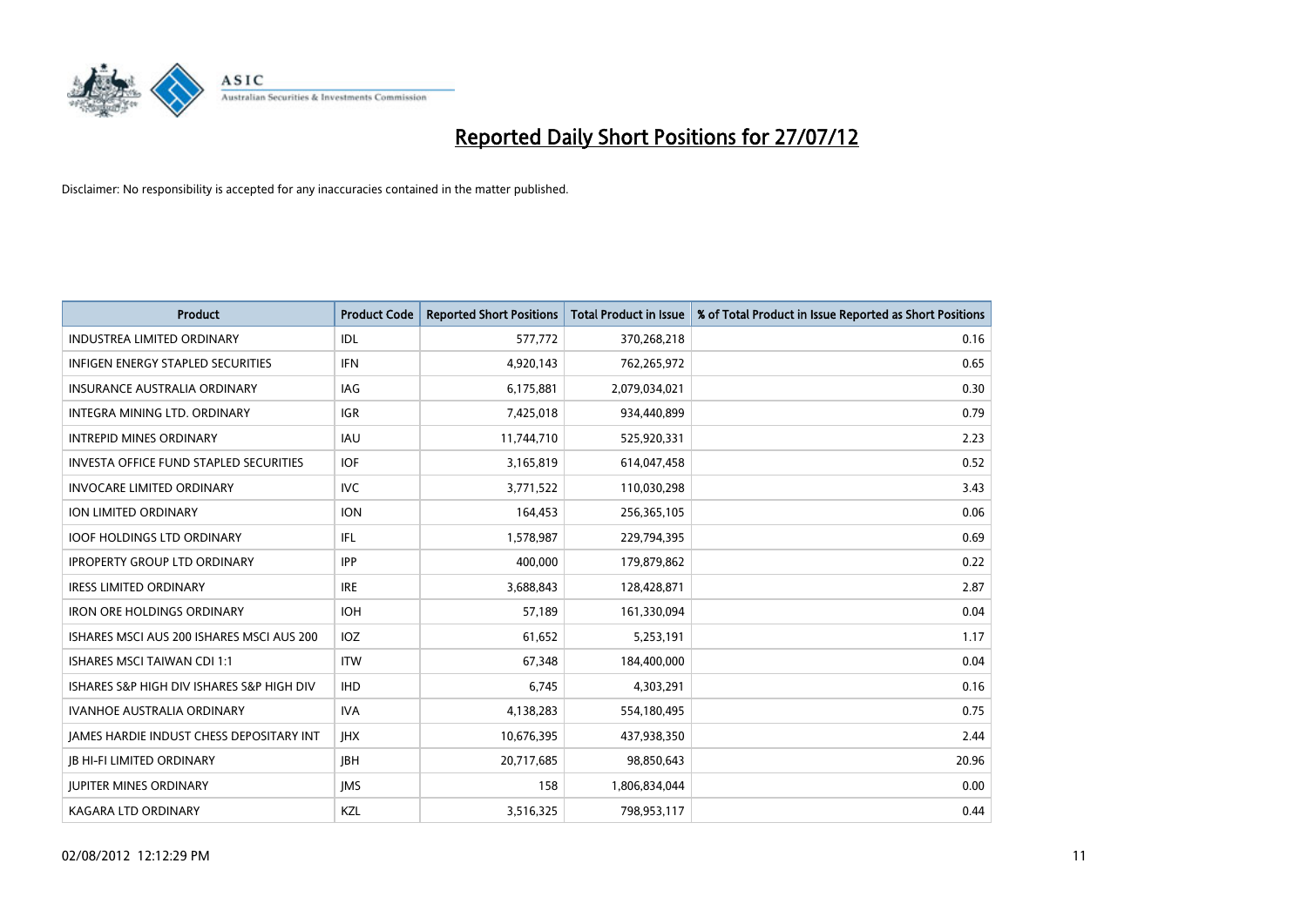

| <b>Product</b>                        | <b>Product Code</b> | <b>Reported Short Positions</b> | <b>Total Product in Issue</b> | % of Total Product in Issue Reported as Short Positions |
|---------------------------------------|---------------------|---------------------------------|-------------------------------|---------------------------------------------------------|
| KANGAROO RES LTD ORDINARY             | <b>KRL</b>          | 605                             | 3,434,430,012                 | 0.00                                                    |
| KAROON GAS AUSTRALIA ORDINARY         | <b>KAR</b>          | 829,211                         | 221,420,769                   | 0.37                                                    |
| KATHMANDU HOLD LTD ORDINARY           | <b>KMD</b>          | 1,751,100                       | 200,000,000                   | 0.88                                                    |
| <b>KBL MINING LIMITED ORDINARY</b>    | KBL                 | 1,820                           | 283,921,456                   | 0.00                                                    |
| <b>KENTOR GOLD LIMITED ORDINARY</b>   | KGL                 | 290                             | 116,209,874                   | 0.00                                                    |
| KINGSGATE CONSOLID, ORDINARY          | <b>KCN</b>          | 6,213,237                       | 151,263,789                   | 4.11                                                    |
| KINGSROSE MINING LTD ORDINARY         | <b>KRM</b>          | 100,457                         | 289,210,845                   | 0.03                                                    |
| LEIGHTON HOLDINGS ORDINARY            | LEI                 | 10,178,602                      | 337,087,596                   | 3.02                                                    |
| LEND LEASE GROUP UNIT/ORD STAPLED     | LLC                 | 5,963,479                       | 572,789,827                   | 1.04                                                    |
| LINC ENERGY LTD ORDINARY              | <b>LNC</b>          | 43,518,176                      | 504,487,631                   | 8.63                                                    |
| LIQUEFIED NATURAL ORDINARY            | <b>LNG</b>          | 272,800                         | 267,699,015                   | 0.10                                                    |
| LYNAS CORPORATION ORDINARY            | <b>LYC</b>          | 192,740,046                     | 1,715,029,131                 | 11.24                                                   |
| M2 TELECOMMUNICATION ORDINARY         | <b>MTU</b>          | 1,741,242                       | 156,571,954                   | 1.11                                                    |
| <b>MACA LIMITED ORDINARY</b>          | <b>MLD</b>          | 888                             | 150,000,000                   | 0.00                                                    |
| <b>MACMAHON HOLDINGS ORDINARY</b>     | <b>MAH</b>          | 5,385,560                       | 741,316,038                   | 0.73                                                    |
| MACQ ATLAS ROADS GRP ORDINARY STAPLED | <b>MOA</b>          | 6,249,630                       | 478,531,436                   | 1.31                                                    |
| MACQUARIE GROUP LTD ORDINARY          | MQG                 | 6,357,822                       | 345,780,079                   | 1.84                                                    |
| <b>MARENGO MINING ORDINARY</b>        | <b>MGO</b>          | 39,850                          | 1,137,078,446                 | 0.00                                                    |
| <b>MATRIX C &amp; E LTD ORDINARY</b>  | <b>MCE</b>          | 884,916                         | 94,555,428                    | 0.94                                                    |
| <b>MAVERICK DRILLING ORDINARY</b>     | <b>MAD</b>          | 1,246,166                       | 267,594,286                   | 0.47                                                    |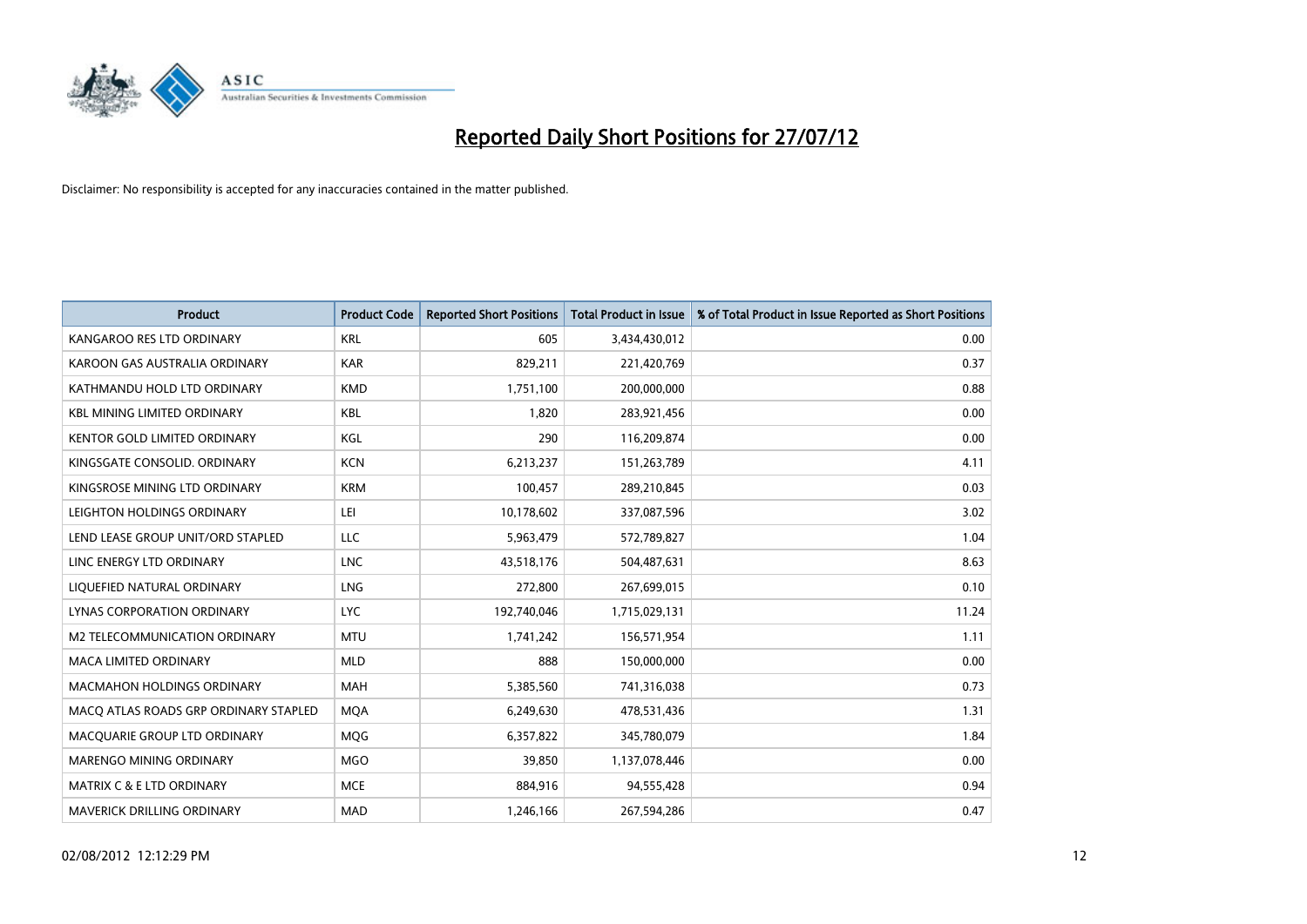

| <b>Product</b>                     | <b>Product Code</b> | <b>Reported Short Positions</b> | <b>Total Product in Issue</b> | % of Total Product in Issue Reported as Short Positions |
|------------------------------------|---------------------|---------------------------------|-------------------------------|---------------------------------------------------------|
| MCMILLAN SHAKESPEARE ORDINARY      | <b>MMS</b>          | 65,344                          | 74,523,965                    | 0.09                                                    |
| MEDUSA MINING LTD ORDINARY         | <b>MML</b>          | 1,627,353                       | 188,903,911                   | 0.86                                                    |
| MELBOURNE IT LIMITED ORDINARY      | <b>MLB</b>          | 300                             | 81,965,992                    | 0.00                                                    |
| MEO AUSTRALIA LTD ORDINARY         | <b>MEO</b>          | 3,587,575                       | 539,913,260                   | 0.66                                                    |
| <b>MERMAID MARINE ORDINARY</b>     | <b>MRM</b>          | 1,083,308                       | 219,453,350                   | 0.49                                                    |
| MESOBLAST LIMITED ORDINARY         | <b>MSB</b>          | 18,454,608                      | 284,478,361                   | 6.49                                                    |
| METALS X LIMITED ORDINARY          | <b>MLX</b>          | 2,301,873                       | 1,316,663,257                 | 0.17                                                    |
| METCASH LIMITED ORDINARY           | <b>MTS</b>          | 37,128,667                      | 864,203,007                   | 4.30                                                    |
| METGASCO LIMITED ORDINARY          | <b>MEL</b>          | 279,267                         | 337,414,140                   | 0.08                                                    |
| METMINCO LIMITED ORDINARY          | <b>MNC</b>          | 1,072,624                       | 1,749,541,573                 | 0.06                                                    |
| MICLYN EXP OFFSHR ORDINARY         | <b>MIO</b>          | 124,508                         | 278,515,705                   | 0.04                                                    |
| <b>MILTON CORPORATION ORDINARY</b> | <b>MLT</b>          | 12,800                          | 121,625,655                   | 0.01                                                    |
| MINCOR RESOURCES NL ORDINARY       | <b>MCR</b>          | 1,277,328                       | 188,708,274                   | 0.68                                                    |
| MINERAL DEPOSITS ORDINARY          | <b>MDL</b>          | 378,383                         | 83,538,786                    | 0.45                                                    |
| MINERAL RESOURCES, ORDINARY        | <b>MIN</b>          | 2,873,843                       | 184,856,018                   | 1.55                                                    |
| MIRABELA NICKEL LTD ORDINARY       | <b>MBN</b>          | 11,708,444                      | 876,571,645                   | 1.34                                                    |
| MIRVAC GROUP STAPLED SECURITIES    | <b>MGR</b>          | 10,026,875                      | 3,422,151,869                 | 0.29                                                    |
| MOLOPO ENERGY LTD ORDINARY         | <b>MPO</b>          | 1,104,496                       | 245,789,911                   | 0.45                                                    |
| <b>MONADELPHOUS GROUP ORDINARY</b> | <b>MND</b>          | 2,966,552                       | 88,674,327                    | 3.35                                                    |
| MORTGAGE CHOICE LTD ORDINARY       | <b>MOC</b>          | 2,255,632                       | 120,319,572                   | 1.87                                                    |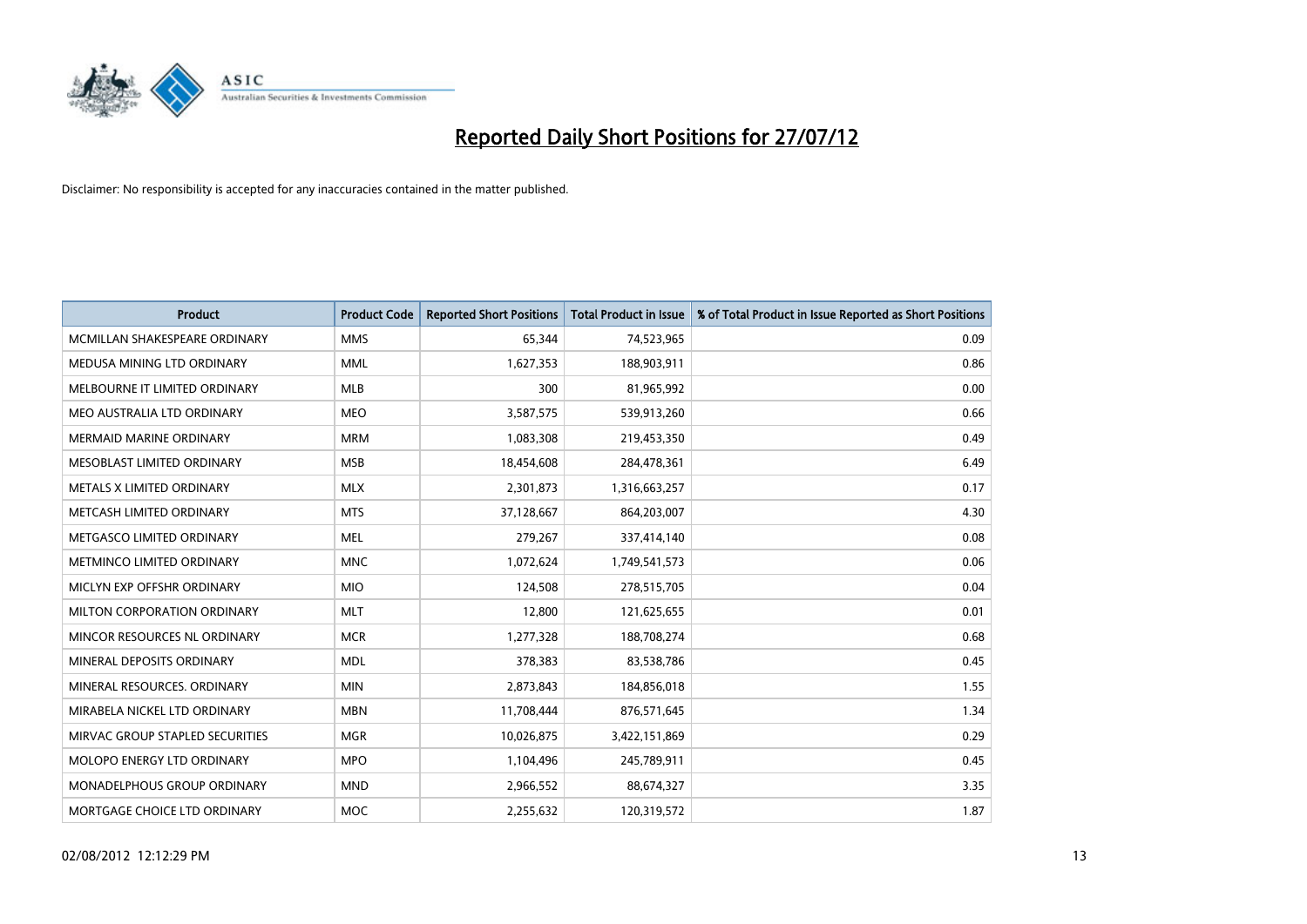

| <b>Product</b>                    | <b>Product Code</b> | <b>Reported Short Positions</b> | <b>Total Product in Issue</b> | % of Total Product in Issue Reported as Short Positions |
|-----------------------------------|---------------------|---------------------------------|-------------------------------|---------------------------------------------------------|
| <b>MOUNT GIBSON IRON ORDINARY</b> | <b>MGX</b>          | 9,058,450                       | 1,085,728,430                 | 0.83                                                    |
| MURCHISON METALS LTD ORDINARY     | <b>MMX</b>          | 4,260,418                       | 450,093,277                   | 0.95                                                    |
| <b>MYER HOLDINGS LTD ORDINARY</b> | <b>MYR</b>          | 58,216,988                      | 583,384,551                   | 9.98                                                    |
| <b>MYSTATE LIMITED ORDINARY</b>   | <b>MYS</b>          | 17,658                          | 86,977,573                    | 0.02                                                    |
| NATIONAL AUST, BANK ORDINARY      | <b>NAB</b>          | 15,414,365                      | 2,273,158,183                 | 0.68                                                    |
| NAVITAS LIMITED ORDINARY          | <b>NVT</b>          | 10,747,231                      | 375,318,628                   | 2.86                                                    |
| NEON ENERGY LIMITED ORDINARY      | <b>NEN</b>          | 787,609                         | 439,189,518                   | 0.18                                                    |
| NEW HOPE CORPORATION ORDINARY     | <b>NHC</b>          | 2,752,446                       | 830,411,534                   | 0.33                                                    |
| NEWCREST MINING ORDINARY          | <b>NCM</b>          | 1,452,020                       | 765,000,000                   | 0.19                                                    |
| NEWS CORP A NON-VOTING CDI        | <b>NWSLV</b>        | 3,575,957                       | 1,575,794,171                 | 0.23                                                    |
| NEWS CORP B VOTING CDI            | <b>NWS</b>          | 1,077,675                       | 798,520,953                   | 0.13                                                    |
| NEWSAT LIMITED ORDINARY           | <b>NWT</b>          | 70,000                          | 233,052,157                   | 0.03                                                    |
| NEXTDC LIMITED ORDINARY           | <b>NXT</b>          | 1,947,755                       | 150,602,388                   | 1.29                                                    |
| NEXUS ENERGY LIMITED ORDINARY     | <b>NXS</b>          | 1,104,981                       | 1,329,821,159                 | 0.08                                                    |
| NIB HOLDINGS LIMITED ORDINARY     | <b>NHF</b>          | 48.919                          | 439,004,182                   | 0.01                                                    |
| NIDO PETROLEUM ORDINARY           | <b>NDO</b>          | 105,313                         | 1,390,829,818                 | 0.01                                                    |
| NOBLE MINERAL RES ORDINARY        | <b>NMG</b>          | 4,427,710                       | 610,147,952                   | 0.73                                                    |
| NORFOLK GROUP ORDINARY            | <b>NFK</b>          | 750                             | 158,890,730                   | 0.00                                                    |
| NORTHERN IRON LTD ORDINARY        | <b>NFE</b>          | 327,282                         | 369,980,113                   | 0.09                                                    |
| NORTHERN STAR ORDINARY            | <b>NST</b>          | 3,569,583                       | 408,788,032                   | 0.87                                                    |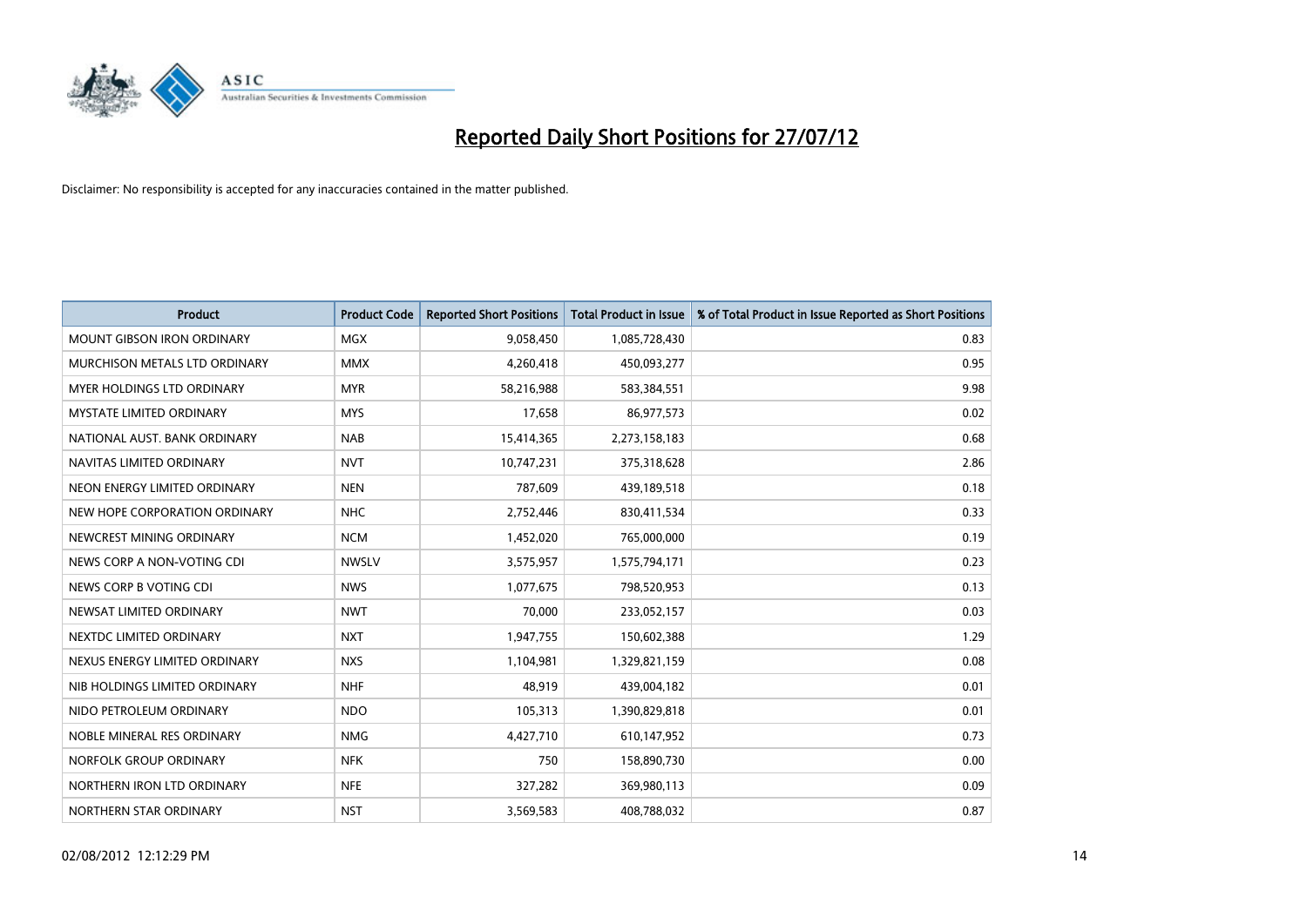

| <b>Product</b>                        | <b>Product Code</b> | <b>Reported Short Positions</b> | <b>Total Product in Issue</b> | % of Total Product in Issue Reported as Short Positions |
|---------------------------------------|---------------------|---------------------------------|-------------------------------|---------------------------------------------------------|
| NORTON GOLD FIELDS ORDINARY           | <b>NGF</b>          | 1,500,000                       | 849,580,265                   | 0.18                                                    |
| NRW HOLDINGS LIMITED ORDINARY         | <b>NWH</b>          | 531,888                         | 278,888,011                   | 0.19                                                    |
| NUFARM LIMITED ORDINARY               | <b>NUF</b>          | 6,346,232                       | 262,142,247                   | 2.42                                                    |
| OAKTON LIMITED ORDINARY               | OKN                 | 650,753                         | 91,721,874                    | 0.71                                                    |
| OCEANAGOLD CORP. CHESS DEPOSITARY INT | OGC                 | 428,703                         | 262,982,710                   | 0.16                                                    |
| OIL SEARCH LTD ORDINARY               | <b>OSH</b>          | 5,530,401                       | 1,331,356,047                 | 0.42                                                    |
| OM HOLDINGS LIMITED ORDINARY          | OMH                 | 5,708,795                       | 604,105,150                   | 0.95                                                    |
| ORICA LIMITED ORDINARY                | ORI                 | 2,948,533                       | 365,642,802                   | 0.81                                                    |
| ORIGIN ENERGY ORDINARY                | <b>ORG</b>          | 5,782,307                       | 1,089,593,153                 | 0.53                                                    |
| OROCOBRE LIMITED ORDINARY             | <b>ORE</b>          | 169,342                         | 103,195,029                   | 0.16                                                    |
| OROTONGROUP LIMITED ORDINARY          | <b>ORL</b>          | 250,122                         | 40,880,902                    | 0.61                                                    |
| OZ MINERALS ORDINARY                  | OZL                 | 7,294,002                       | 303,920,022                   | 2.40                                                    |
| PACIFIC BRANDS ORDINARY               | <b>PBG</b>          | 6,768,239                       | 912,915,695                   | 0.74                                                    |
| PALADIN ENERGY LTD ORDINARY           | <b>PDN</b>          | 71,139,832                      | 835,645,290                   | 8.51                                                    |
| PANAUST LIMITED ORDINARY              | <b>PNA</b>          | 3,449,225                       | 604,599,995                   | 0.57                                                    |
| PANORAMIC RESOURCES ORDINARY          | PAN                 | 2,512,301                       | 238,714,560                   | 1.05                                                    |
| PAPERLINX LIMITED ORDINARY            | <b>PPX</b>          | 1,226,157                       | 609,280,761                   | 0.20                                                    |
| PAPILLON RES LTD ORDINARY             | PIR                 | 590,394                         | 244,150,830                   | 0.24                                                    |
| PEET LIMITED ORDINARY                 | <b>PPC</b>          | 1,068,343                       | 320,170,604                   | 0.33                                                    |
| PERILYA LIMITED ORDINARY              | PEM                 | 285,645                         | 769,316,426                   | 0.04                                                    |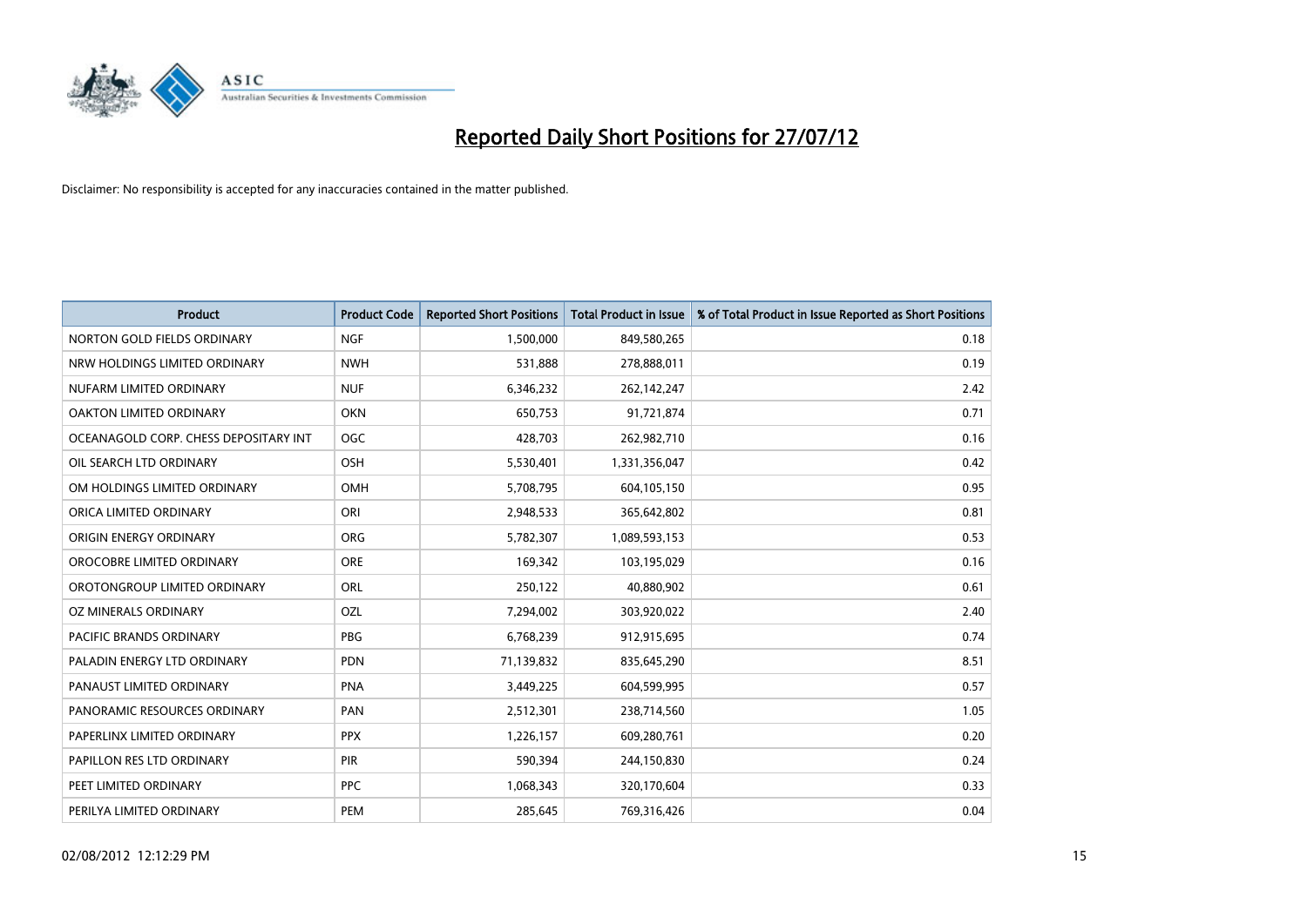

| <b>Product</b>                      | <b>Product Code</b> | <b>Reported Short Positions</b> | <b>Total Product in Issue</b> | % of Total Product in Issue Reported as Short Positions |
|-------------------------------------|---------------------|---------------------------------|-------------------------------|---------------------------------------------------------|
| PERPETUAL LIMITED ORDINARY          | PPT                 | 2,058,218                       | 41,980,678                    | 4.90                                                    |
| PERSEUS MINING LTD ORDINARY         | PRU                 | 11,110,740                      | 457,962,088                   | 2.43                                                    |
| PHARMAXIS LTD ORDINARY              | <b>PXS</b>          | 3,649,295                       | 307,810,989                   | 1.19                                                    |
| PLATINUM ASSET ORDINARY             | <b>PTM</b>          | 10,991,220                      | 561,347,878                   | 1.96                                                    |
| PLATINUM AUSTRALIA ORDINARY         | <b>PLA</b>          | 836,127                         | 504,968,043                   | 0.17                                                    |
| PMI GOLD CORP CDI 1:1               | <b>PVM</b>          | 13,353                          | 72,583,668                    | 0.02                                                    |
| PMP LIMITED ORDINARY                | <b>PMP</b>          | 143,039                         | 323,781,124                   | 0.04                                                    |
| PREMIER INVESTMENTS ORDINARY        | <b>PMV</b>          | 510,448                         | 155,260,478                   | 0.33                                                    |
| PRIMA BIOMED LTD ORDINARY           | <b>PRR</b>          | 4,353,477                       | 1,066,063,388                 | 0.41                                                    |
| PRIMARY HEALTH CARE ORDINARY        | <b>PRY</b>          | 15,498,792                      | 501,717,314                   | 3.09                                                    |
| PRIMEAG AUSTRALIA ORDINARY          | PAG                 | 108,213                         | 266,394,444                   | 0.04                                                    |
| PROGRAMMED ORDINARY                 | <b>PRG</b>          | 446,237                         | 118,175,280                   | 0.38                                                    |
| <b>QANTAS AIRWAYS ORDINARY</b>      | QAN                 | 13,065,137                      | 2,265,123,620                 | 0.58                                                    |
| <b>OBE INSURANCE GROUP ORDINARY</b> | <b>OBE</b>          | 51,235,928                      | 1,181,684,901                 | 4.34                                                    |
| OR NATIONAL LIMITED ORDINARY        | <b>ORN</b>          | 12,257,064                      | 2,440,000,000                 | 0.50                                                    |
| ORXPHARMA LTD ORDINARY              | <b>QRX</b>          | 205,965                         | 144,577,206                   | 0.14                                                    |
| <b>QUBE LOGISTICS HLDG ORDINARY</b> | QUB                 | 6,298,858                       | 921,407,185                   | 0.68                                                    |
| RAMELIUS RESOURCES ORDINARY         | <b>RMS</b>          | 1,534,492                       | 335,906,949                   | 0.46                                                    |
| RAMSAY HEALTH CARE ORDINARY         | <b>RHC</b>          | 2,199,823                       | 202,081,252                   | 1.09                                                    |
| RANGE RESOURCES LTD ORDINARY        | <b>RRS</b>          | 412,127                         | 2,118,880,660                 | 0.02                                                    |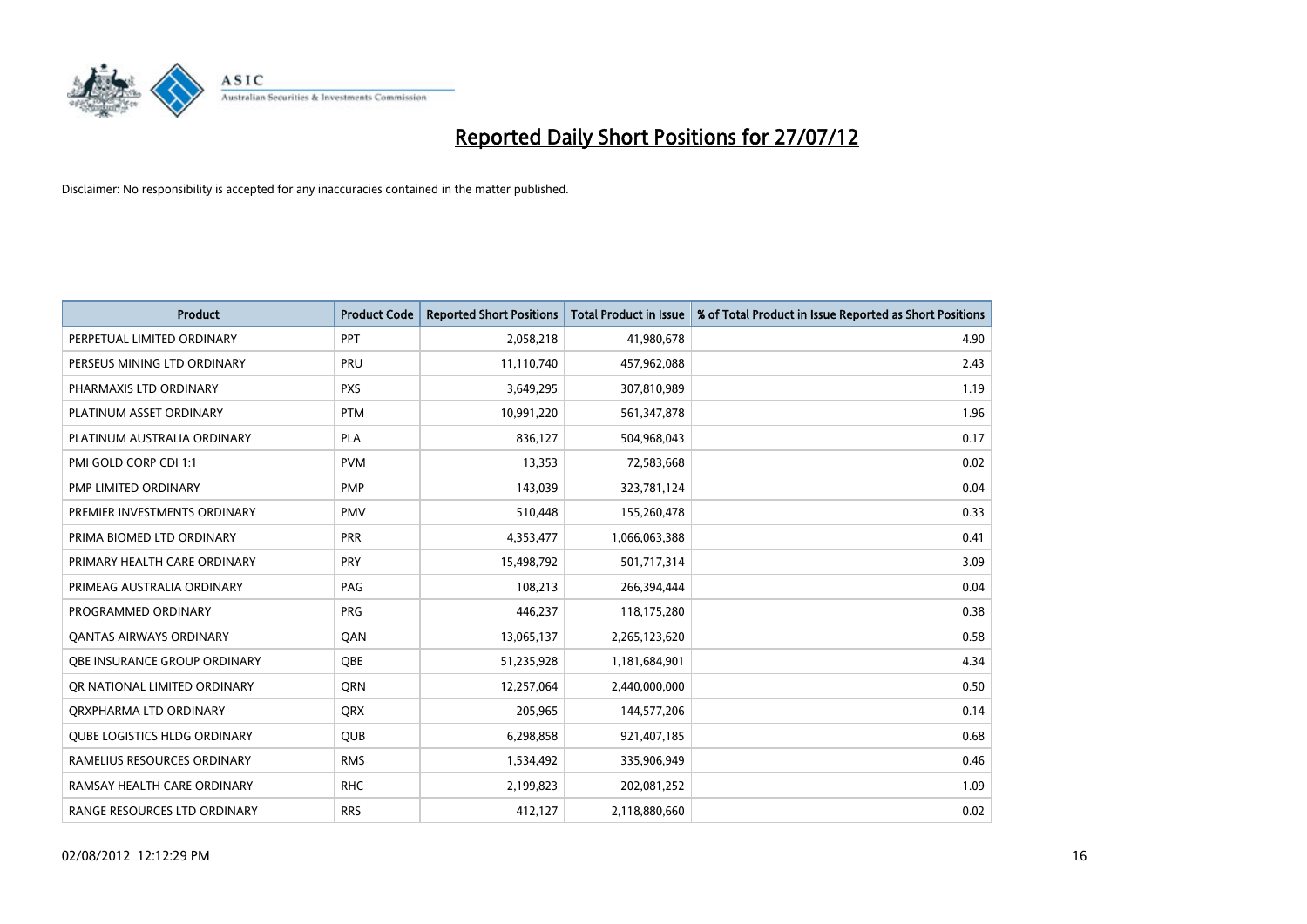

| <b>Product</b>                      | <b>Product Code</b> | <b>Reported Short Positions</b> | <b>Total Product in Issue</b> | % of Total Product in Issue Reported as Short Positions |
|-------------------------------------|---------------------|---------------------------------|-------------------------------|---------------------------------------------------------|
| <b>RCR TOMLINSON ORDINARY</b>       | <b>RCR</b>          | 35,071                          | 131,444,875                   | 0.03                                                    |
| <b>REA GROUP ORDINARY</b>           | <b>REA</b>          | 374,173                         | 131,714,699                   | 0.28                                                    |
| <b>RECKON LIMITED ORDINARY</b>      | <b>RKN</b>          | 800,013                         | 129,488,015                   | 0.62                                                    |
| <b>RED 5 LIMITED ORDINARY</b>       | <b>RED</b>          | 86,553                          | 135,488,008                   | 0.06                                                    |
| <b>RED FORK ENERGY ORDINARY</b>     | <b>RFE</b>          | 1,180,593                       | 310,229,853                   | 0.38                                                    |
| REDBANK ENERGY LTD ORDINARY         | AEJ                 | 13                              | 786,287                       | 0.00                                                    |
| REGIS RESOURCES ORDINARY            | <b>RRL</b>          | 687,076                         | 453,028,047                   | 0.15                                                    |
| RESMED INC CDI 10:1                 | <b>RMD</b>          | 233,007                         | 1,556,242,300                 | 0.01                                                    |
| <b>RESOLUTE MINING ORDINARY</b>     | <b>RSG</b>          | 5,964,381                       | 634,428,623                   | 0.94                                                    |
| <b>RESOURCE GENERATION ORDINARY</b> | <b>RES</b>          | 173                             | 262,895,652                   | 0.00                                                    |
| RETAIL FOOD GROUP ORDINARY          | <b>RFG</b>          | 16,960                          | 108,519,282                   | 0.02                                                    |
| REVERSE CORP LIMITED ORDINARY       | <b>REF</b>          | 100                             | 92,382,175                    | 0.00                                                    |
| REX MINERALS LIMITED ORDINARY       | <b>RXM</b>          | 621,387                         | 188,907,284                   | 0.33                                                    |
| <b>RHG LIMITED ORDINARY</b>         | <b>RHG</b>          | 31,776                          | 308,483,177                   | 0.01                                                    |
| <b>RIALTO ENERGY ORDINARY</b>       | <b>RIA</b>          | 1,080,209                       | 671,347,392                   | 0.16                                                    |
| RIDLEY CORPORATION ORDINARY         | <b>RIC</b>          | 6,365                           | 307,817,071                   | 0.00                                                    |
| RIO TINTO LIMITED ORDINARY          | <b>RIO</b>          | 17,991,853                      | 435,758,720                   | 4.13                                                    |
| ROC OIL COMPANY ORDINARY            | <b>ROC</b>          | 1,816,528                       | 683,235,552                   | 0.27                                                    |
| <b>RURALCO HOLDINGS ORDINARY</b>    | <b>RHL</b>          | 12,000                          | 55,019,284                    | 0.02                                                    |
| SAI GLOBAL LIMITED ORDINARY         | SAI                 | 3,043,218                       | 204,354,836                   | 1.49                                                    |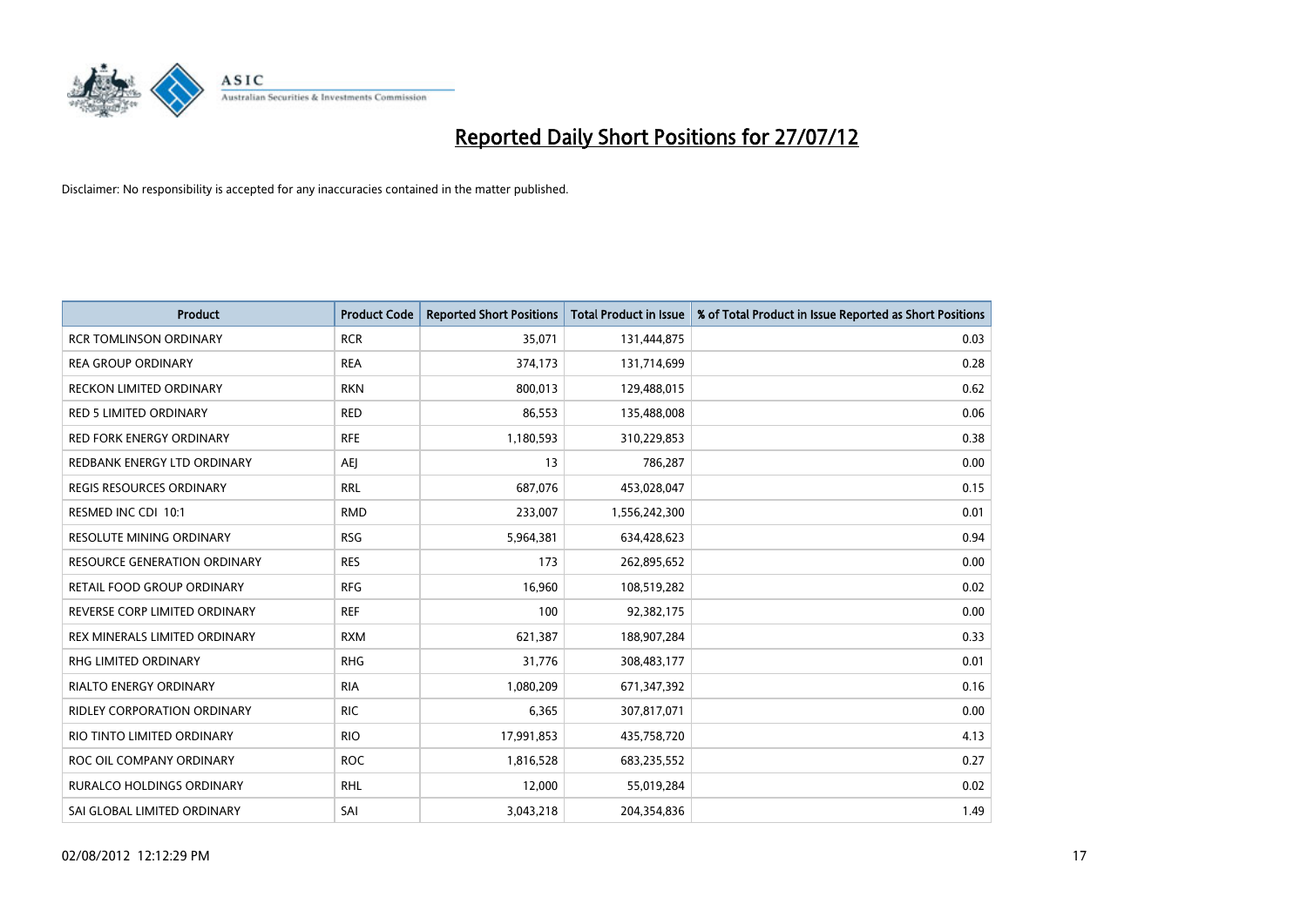

| <b>Product</b>                           | <b>Product Code</b> | <b>Reported Short Positions</b> | <b>Total Product in Issue</b> | % of Total Product in Issue Reported as Short Positions |
|------------------------------------------|---------------------|---------------------------------|-------------------------------|---------------------------------------------------------|
| SALMAT LIMITED ORDINARY                  | <b>SLM</b>          | 2,777,987                       | 159,802,174                   | 1.74                                                    |
| SAMSON OIL & GAS LTD ORDINARY            | SSN                 | 4,231,400                       | 1,778,970,540                 | 0.24                                                    |
| SANDFIRE RESOURCES ORDINARY              | <b>SFR</b>          | 4,620,907                       | 151,557,635                   | 3.05                                                    |
| <b>SANTOS LTD ORDINARY</b>               | <b>STO</b>          | 4,580,970                       | 952,967,256                   | 0.48                                                    |
| SARACEN MINERAL ORDINARY                 | SAR                 | 2,089,484                       | 594,815,640                   | 0.35                                                    |
| SEDGMAN LIMITED ORDINARY                 | <b>SDM</b>          | 941                             | 214,292,930                   | 0.00                                                    |
| SEEK LIMITED ORDINARY                    | <b>SEK</b>          | 11,096,969                      | 337,101,307                   | 3.29                                                    |
| SENEX ENERGY LIMITED ORDINARY            | SXY                 | 4,004,076                       | 1,136,205,731                 | 0.35                                                    |
| SERVCORP LIMITED ORDINARY                | SRV                 | 210                             | 98,440,807                    | 0.00                                                    |
| SERVICE STREAM ORDINARY                  | <b>SSM</b>          | 400                             | 283,418,867                   | 0.00                                                    |
| SEVEN GROUP HOLDINGS ORDINARY            | <b>SVW</b>          | 1,011,000                       | 307,410,281                   | 0.33                                                    |
| SEVEN WEST MEDIA LTD ORDINARY            | <b>SWM</b>          | 35,546,778                      | 666,105,054                   | 5.34                                                    |
| SIGMA PHARMACEUTICAL ORDINARY            | <b>SIP</b>          | 4,850,694                       | 1,186,303,520                 | 0.41                                                    |
| SILEX SYSTEMS ORDINARY                   | <b>SLX</b>          | 623,507                         | 170,143,997                   | 0.37                                                    |
| SILVER LAKE RESOURCE ORDINARY            | <b>SLR</b>          | 885,433                         | 225,493,476                   | 0.39                                                    |
| SIMS METAL MGMT LTD ORDINARY             | SGM                 | 9,339,987                       | 204,830,045                   | 4.56                                                    |
| SINGAPORE TELECOMM. CHESS DEPOSITARY INT | SGT                 | 9,012,825                       | 163,810,197                   | 5.50                                                    |
| SIRTEX MEDICAL ORDINARY                  | <b>SRX</b>          | 27,934                          | 55,768,136                    | 0.05                                                    |
| SKILLED GROUP LTD ORDINARY               | <b>SKE</b>          | 58,138                          | 233,487,276                   | 0.02                                                    |
| <b>SLATER &amp; GORDON ORDINARY</b>      | SGH                 | 65,941                          | 168,600,731                   | 0.04                                                    |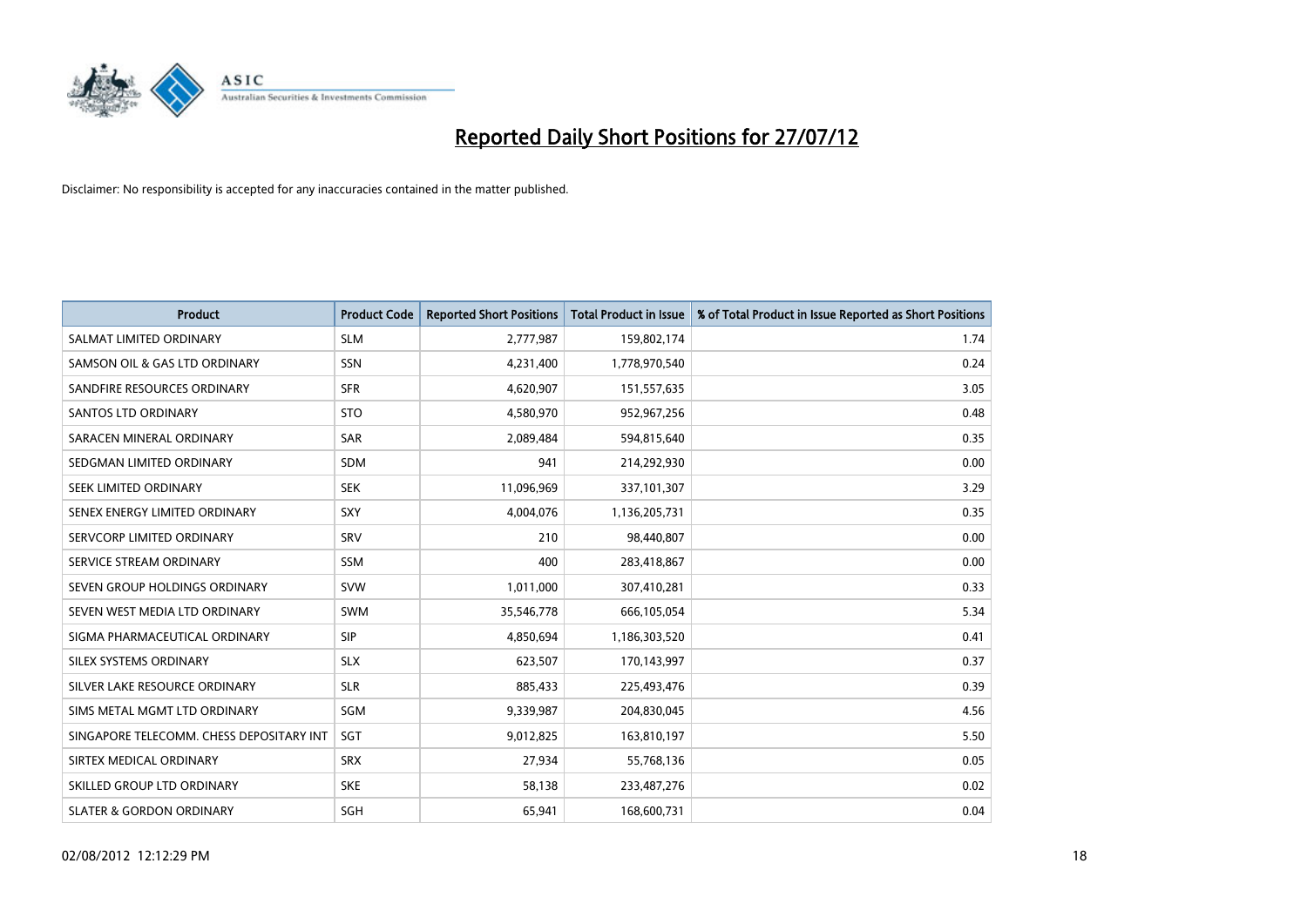

| <b>Product</b>                           | <b>Product Code</b> | <b>Reported Short Positions</b> | <b>Total Product in Issue</b> | % of Total Product in Issue Reported as Short Positions |
|------------------------------------------|---------------------|---------------------------------|-------------------------------|---------------------------------------------------------|
| SMS MANAGEMENT, ORDINARY                 | <b>SMX</b>          | 917,658                         | 68,415,913                    | 1.34                                                    |
| SONIC HEALTHCARE ORDINARY                | <b>SHL</b>          | 6,184,597                       | 390,969,875                   | 1.58                                                    |
| SOUL PATTINSON (W.H) ORDINARY            | SOL                 | 17,745                          | 239,395,320                   | 0.01                                                    |
| SOUTH BOULDER MINES ORDINARY             | <b>STB</b>          | 103,111                         | 126,732,826                   | 0.08                                                    |
| SP AUSNET STAPLED SECURITIES             | <b>SPN</b>          | 7,901,182                       | 3,339,620,165                 | 0.24                                                    |
| SPARK INFRASTRUCTURE STAPLED NOTE & UNIT | SKI                 | 33,715,613                      | 1,326,734,264                 | 2.54                                                    |
| SPECIALTY FASHION ORDINARY               | <b>SFH</b>          | 2,440,932                       | 192,236,121                   | 1.27                                                    |
| SPOTLESS GROUP LTD ORDINARY              | <b>SPT</b>          | 175,587                         | 265,746,161                   | 0.07                                                    |
| ST BARBARA LIMITED ORDINARY              | <b>SBM</b>          | 12,953,066                      | 325,615,389                   | 3.98                                                    |
| STANMORE COAL LTD ORDINARY               | <b>SMR</b>          | 32,870                          | 179,409,108                   | 0.02                                                    |
| STARPHARMA HOLDINGS ORDINARY             | <b>SPL</b>          | 2,333,217                       | 281,690,401                   | 0.83                                                    |
| STHN CROSS MEDIA ORDINARY                | <b>SXL</b>          | 10,197,288                      | 704,594,449                   | 1.45                                                    |
| STOCKLAND UNITS/ORD STAPLED              | SGP                 | 15,163,554                      | 2,203,547,228                 | 0.69                                                    |
| STRAITS RES LTD. ORDINARY                | SRO                 | 120,519                         | 456,529,474                   | 0.03                                                    |
| STW COMMUNICATIONS ORDINARY              | SGN                 | 147,342                         | 362,798,351                   | 0.04                                                    |
| SUNCORP GROUP LTD ORDINARY               | <b>SUN</b>          | 11,283,717                      | 1,286,600,980                 | 0.88                                                    |
| SUNDANCE ENERGY ORDINARY                 | <b>SEA</b>          | 85,848                          | 277,098,474                   | 0.03                                                    |
| SUNDANCE RESOURCES ORDINARY              | <b>SDL</b>          | 13,472,406                      | 3,049,577,034                 | 0.44                                                    |
| SUNLAND GROUP LTD ORDINARY               | <b>SDG</b>          | 23,799                          | 196,717,811                   | 0.01                                                    |
| SUPER RET REP LTD ORDINARY               | <b>SUL</b>          | 1,639,282                       | 196,152,971                   | 0.84                                                    |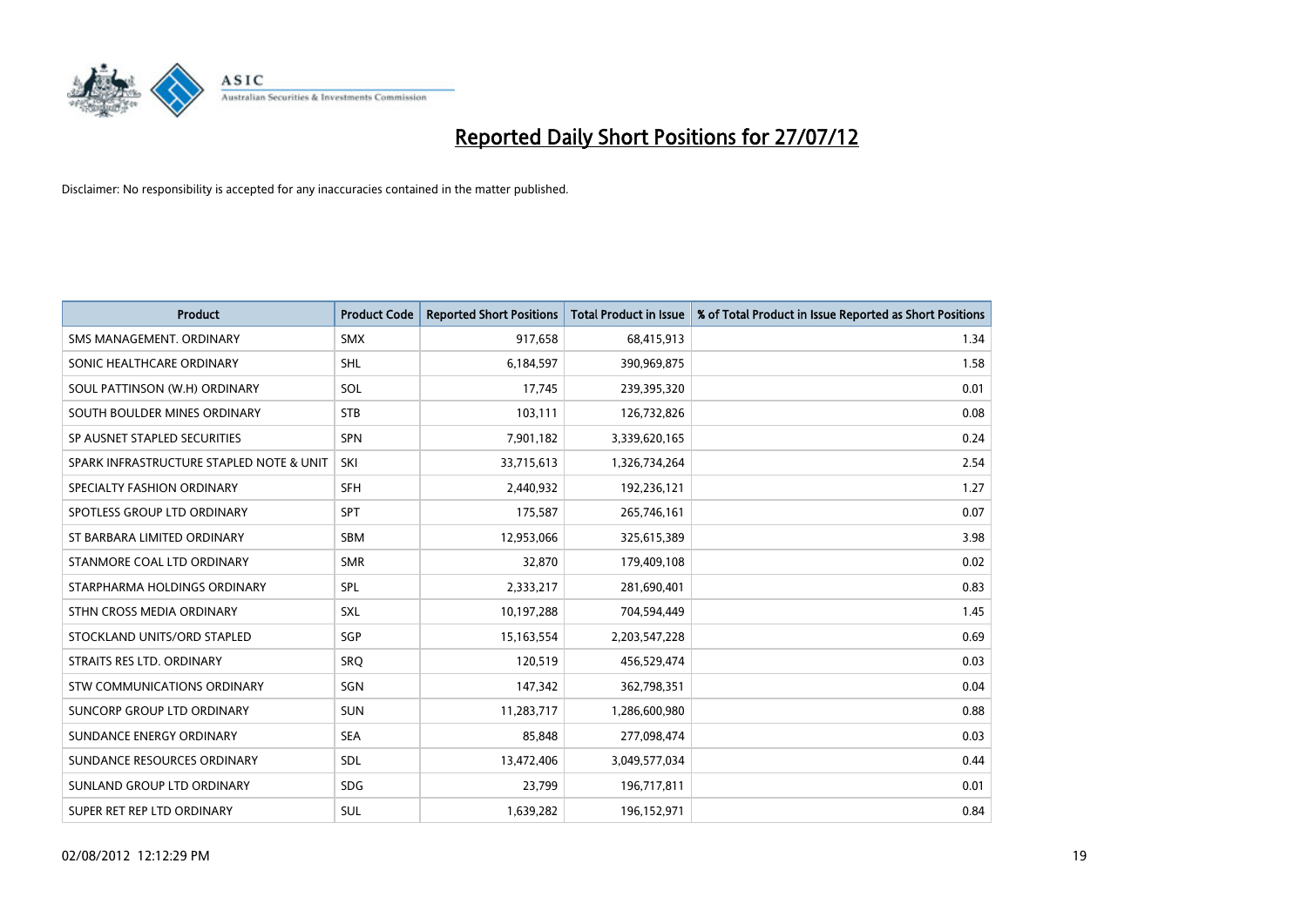

| <b>Product</b>                       | <b>Product Code</b> | <b>Reported Short Positions</b> | <b>Total Product in Issue</b> | % of Total Product in Issue Reported as Short Positions |
|--------------------------------------|---------------------|---------------------------------|-------------------------------|---------------------------------------------------------|
| SYD AIRPORT STAPLED US PROHIBIT.     | <b>SYD</b>          | 12,985,150                      | 1,861,210,782                 | 0.70                                                    |
| SYRAH RESOURCES ORDINARY             | <b>SYR</b>          | 37,162                          | 126,723,021                   | 0.03                                                    |
| <b>TABCORP HOLDINGS LTD ORDINARY</b> | <b>TAH</b>          | 11,556,949                      | 730,113,969                   | 1.58                                                    |
| TANAMI GOLD NL ORDINARY              | <b>TAM</b>          | 351,008                         | 261,132,677                   | 0.13                                                    |
| TAP OIL LIMITED ORDINARY             | TAP                 | 1,004,156                       | 241,295,311                   | 0.42                                                    |
| TASSAL GROUP LIMITED ORDINARY        | <b>TGR</b>          | 1,633                           | 146,304,404                   | 0.00                                                    |
| <b>TATTS GROUP LTD ORDINARY</b>      | <b>TTS</b>          | 10,342,745                      | 1,362,919,733                 | 0.76                                                    |
| <b>TELECOM CORPORATION ORDINARY</b>  | <b>TEL</b>          | 18,034,452                      | 1,856,780,364                 | 0.97                                                    |
| TELSTRA CORPORATION. ORDINARY        | <b>TLS</b>          | 34,128,392                      | 12,443,074,357                | 0.27                                                    |
| TEN NETWORK HOLDINGS ORDINARY        | <b>TEN</b>          | 81,942,507                      | 1,437,204,873                 | 5.70                                                    |
| TERANGA GOLD CORP CDI 1:1            | <b>TGZ</b>          | 170,616                         | 159,568,958                   | 0.11                                                    |
| TEXON PETROLEUM LTD ORDINARY         | <b>TXN</b>          | 292,195                         | 245,039,848                   | 0.12                                                    |
| TFS CORPORATION LTD ORDINARY         | <b>TFC</b>          | 57,942                          | 279,621,829                   | 0.02                                                    |
| THAKRAL HOLDINGS GRP ORDINARY/UNIT   | <b>THG</b>          | 100                             | 585,365,014                   | 0.00                                                    |
| THE REJECT SHOP ORDINARY             | <b>TRS</b>          | 2,659,637                       | 26,071,170                    | 10.20                                                   |
| THORN GROUP LIMITED ORDINARY         | <b>TGA</b>          | 312,954                         | 146,374,703                   | 0.21                                                    |
| <b>TIGER RESOURCES ORDINARY</b>      | <b>TGS</b>          | 2,068,742                       | 673,470,269                   | 0.31                                                    |
| TOLL HOLDINGS LTD ORDINARY           | <b>TOL</b>          | 16,363,768                      | 717,133,875                   | 2.28                                                    |
| <b>TOX FREE SOLUTIONS ORDINARY</b>   | <b>TOX</b>          | 32,077                          | 115,311,608                   | 0.03                                                    |
| TPG TELECOM LIMITED ORDINARY         | <b>TPM</b>          | 2.438.884                       | 793,808,141                   | 0.31                                                    |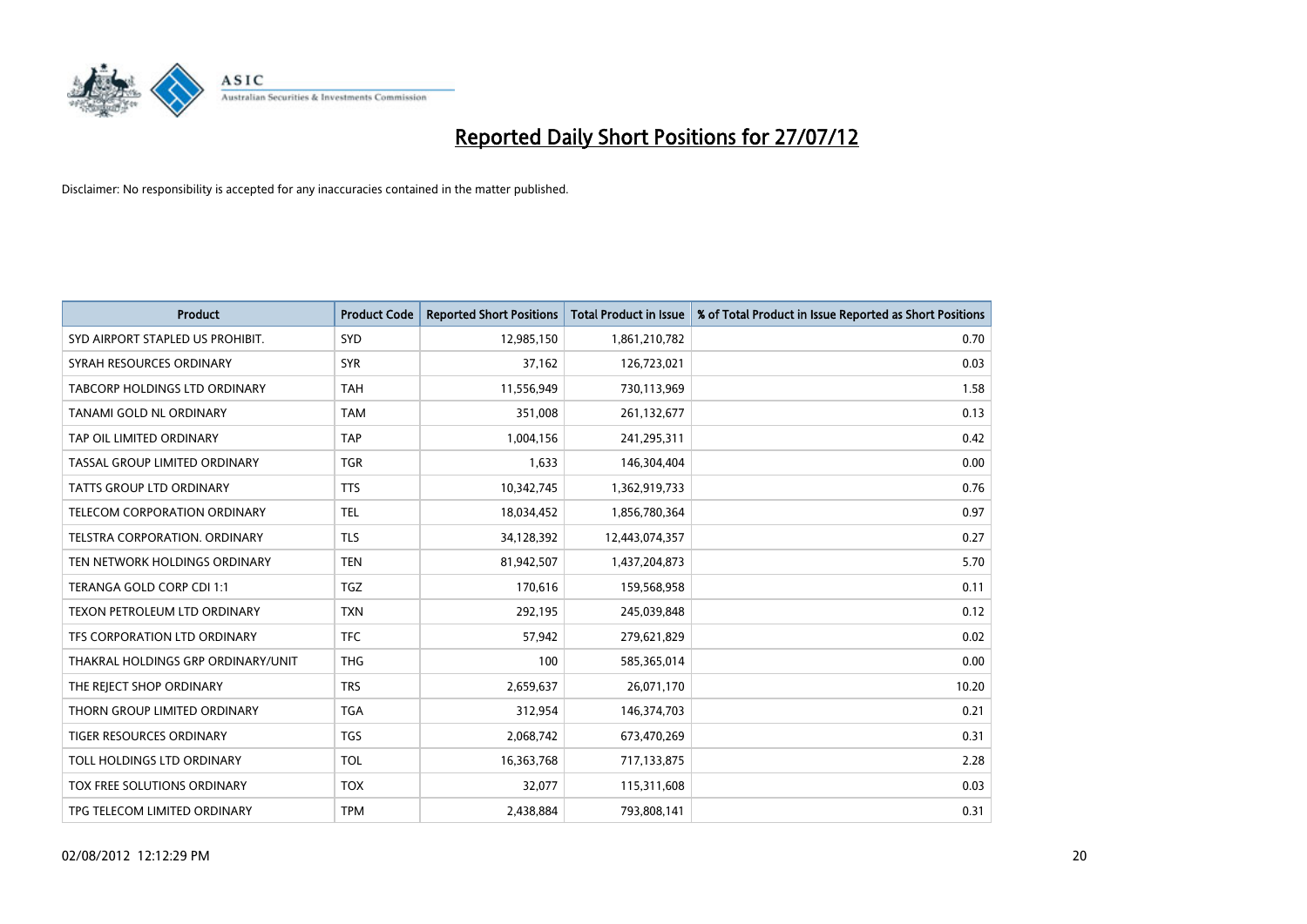

| <b>Product</b>                         | <b>Product Code</b> | <b>Reported Short Positions</b> | <b>Total Product in Issue</b> | % of Total Product in Issue Reported as Short Positions |
|----------------------------------------|---------------------|---------------------------------|-------------------------------|---------------------------------------------------------|
| <b>TRADE ME GROUP ORDINARY</b>         | <b>TME</b>          | 388,000                         | 395,745,510                   | 0.10                                                    |
| TRANSFIELD SERVICES ORDINARY           | <b>TSE</b>          | 4,759,870                       | 520,790,618                   | 0.91                                                    |
| TRANSPACIFIC INDUST, ORDINARY          | <b>TPI</b>          | 6,951,469                       | 1,578,479,491                 | 0.44                                                    |
| TRANSURBAN GROUP TRIPLE STAPLED SEC.   | <b>TCL</b>          | 10,524,602                      | 1,458,321,112                 | 0.72                                                    |
| TREASURY WINE ESTATE ORDINARY          | <b>TWE</b>          | 12,471,883                      | 647,227,144                   | 1.93                                                    |
| TROY RESOURCES LTD ORDINARY            | <b>TRY</b>          | 213,295                         | 89,462,649                    | 0.24                                                    |
| UGL LIMITED ORDINARY                   | UGL                 | 7,406,396                       | 166,315,038                   | 4.45                                                    |
| UNILIFE CORPORATION CDI 6:1            | <b>UNS</b>          | 186,653                         | 253,466,532                   | 0.07                                                    |
| UXC LIMITED ORDINARY                   | <b>UXC</b>          | 52,356                          | 305,585,913                   | 0.02                                                    |
| <b>VENTURE MINERALS ORDINARY</b>       | <b>VMS</b>          | 275,674                         | 232,468,592                   | 0.12                                                    |
| VIRGIN AUS HLDG LTD ORDINARY           | <b>VAH</b>          | 21,233,953                      | 2,210,197,600                 | 0.96                                                    |
| VITERRA INC CDI 1:1                    | <b>VTA</b>          | 10                              | 68,629,939                    | 0.00                                                    |
| <b>VOCUS COMMS LTD ORDINARY</b>        | VOC                 | 66,440                          | 70,181,826                    | 0.09                                                    |
| WAH NAM INT HLDG LTD ORDINARY          | <b>WNI</b>          | 91,872                          | 7,175,039,665                 | 0.00                                                    |
| <b>WATPAC LIMITED ORDINARY</b>         | <b>WTP</b>          | 271,213                         | 184,332,526                   | 0.15                                                    |
| <b>WDS LIMITED ORDINARY</b>            | <b>WDS</b>          | 7                               | 144,740,614                   | 0.00                                                    |
| WEBIET LIMITED ORDINARY                | <b>WEB</b>          | 170,617                         | 71,065,929                    | 0.24                                                    |
| <b>WESFARMERS LIMITED ORDINARY</b>     | <b>WES</b>          | 29,453,048                      | 1,006,508,845                 | 2.93                                                    |
| WESFARMERS LIMITED PARTIALLY PROTECTED | <b>WESN</b>         | 1,185,163                       | 150,563,317                   | 0.79                                                    |
| WESTERN AREAS NL ORDINARY              | <b>WSA</b>          | 7,353,744                       | 179,735,899                   | 4.09                                                    |